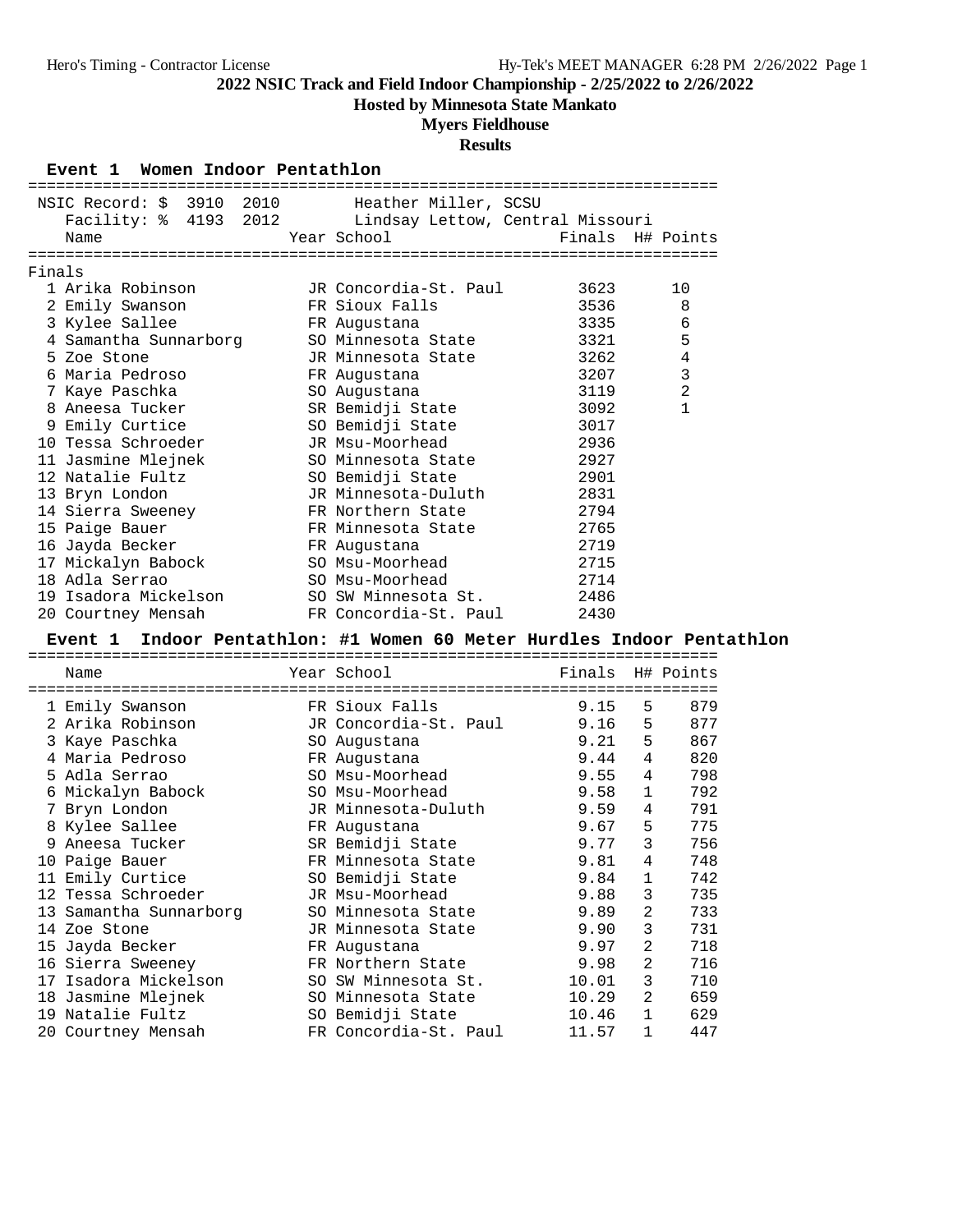**Hosted by Minnesota State Mankato**

### **Myers Fieldhouse**

**Results**

## **Event 1 Indoor Pentathlon: #2 Women High Jump Indoor Pentathlon**

| Name                                                                           |                | Year School<br><b>Example 18</b> Finals                                                                                                                                     |        |                     | H# Points |
|--------------------------------------------------------------------------------|----------------|-----------------------------------------------------------------------------------------------------------------------------------------------------------------------------|--------|---------------------|-----------|
|                                                                                |                | 1 Emily Swanson FR Sioux Falls 1.70m<br>1.43 1.46 1.49 1.52 1.55 1.58 1.61 1.64 1.67 1.70 1.73<br>--- 0 0 XXO XO XXO 0 XXO XXX                                              |        | $5 - 07.00$ 2       | 855       |
| 1 Zoe Stone<br>--- --- --- --- 0                                               |                | JR Minnesota State 1.70m<br>1.43 1.46 1.49 1.52 1.55 1.58 1.61 1.64 1.67 1.70 1.73<br>O XXO<br>XO<br>O XXO                                                                  | XXX    | $5 - 07.00$ 2       | 855       |
| 3 Arika Robinson                                                               |                | JR Concordia-St. Paul<br>1.43 1.46 1.49 1.52 1.55 1.58 1.61 1.64 1.67 1.70<br>--- --- --- --- --- --- --- 0 --- XXX                                                         | 1.64m  | $5 - 04.50$ 2       | 783       |
| 4 Maria Pedroso<br>1.43 1.46 1.49 1.52 1.55 1.58 1.61<br>$\Omega$<br>$---$     |                | FR Augustana<br>O O XO XXO XXX                                                                                                                                              | 1.58m  | $5 - 02.25$ 2       | 712       |
| 1.43 1.46 1.49 1.52 1.55 1.58 1.61<br>0 0 XO 0 0 XXO XXX                       |                | 4 Samantha Sunnarborg 50 Minnesota State                                                                                                                                    | 1.58m  | $5 - 02.25$ 2       | 712       |
| 4 Jasmine Mlejnek<br>1.43 1.46 1.49 1.52 1.55 1.58 1.61<br>XO<br>$\circ$       |                | SO Minnesota State<br>O O XO XXO XXX                                                                                                                                        | 1.58m  | $5 - 02.25$ 2       | 712       |
| 7 Natalie Fultz<br>1.43 1.46 1.49 1.52 1.55 1.58<br>$--- 0 X0 X0 X0 X0 X0 XXX$ |                | SO Bemidji State                                                                                                                                                            | 1.55m  | $5 - 01.00$ 2       | 678       |
| 7 Kylee Sallee<br>1.43 1.46 1.49 1.52 1.55 1.58<br>$\Omega$<br>$- - - -$       | O O XO XXX     | FR Augustana                                                                                                                                                                | 1.55m  | $5 - 01.00$ 2       | 678       |
|                                                                                |                | 7 Kaye Paschka                           SO Augustana                       1.55m<br>1.28 1.31 1.34 1.37 1.40 1.43 1.46 1.49 1.52 1.55 1.58<br>--- --- --- --- XO XO O O XO | XO XXX | $5 - 01.00$ 1       | 678       |
| 1.43 1.46 1.49 1.52 1.55                                                       | O O XXX        | 10 Bryn London JR Minnesota-Duluth 1.52m                                                                                                                                    |        | $4 - 11.75$ 2       | 644       |
| 10 Tessa Schroeder<br>1.43 1.46 1.49 1.52 1.55<br>XO<br>$\circ$                | O XO XXX       | JR Msu-Moorhead                                                                                                                                                             | 1.52m  | $4 - 11.75$ 2       | 644       |
| 12 Mickalyn Babock<br>$\Omega$<br>$- - - -$                                    | $0 \t 0 \t --$ | SO Msu-Moorhead<br>1.28 1.31 1.34 1.37 1.40 1.43 1.46 1.49 1.52<br>$\circ$<br>$\circ$<br>XO XXX                                                                             | 1.49m  | $4 - 10.50$ 1       | 610       |
| 1.28 1.31 1.34 1.37 1.40 1.43 1.46 1.49                                        |                | 13 Courtney Mensah 6 FR Concordia-St. Paul 1.46m<br>0 0 0 0 XO 0 XO XXX                                                                                                     |        | $4 - 09.50$ 1       | 577       |
| 1.28 1.31 1.34 1.37 1.40 1.43 1.46 1.49                                        |                | 13 Aneesa Tucker SR Bemidji State<br>--- --- --- 0 0 XXO XXO XXX                                                                                                            |        | $1.46m$ $4-09.50$ 1 | 577       |
| 1.28 1.31 1.34 1.37 1.40 1.43 1.46<br>--- --- --- 0 0 0 XXX                    |                | 15 Paige Bauer FR Minnesota State                                                                                                                                           |        | $1.43m$ $4-08.25$ 1 | 544       |
| 1.28 1.31 1.34 1.37 1.40 1.43 1.46<br>--- --- --- 0 XO                         |                | 15 Emily Curtice 50 Bemidji State<br>O XXX                                                                                                                                  |        | $1.43m$ $4-08.25$ 1 | 544       |
| 17 Adla Serrao<br>1.28 1.31 1.34 1.37 1.40 1.43<br>--- 0 XO 0 XO XXX           |                | SO Msu-Moorhead                                                                                                                                                             |        | $1.40m$ $4-07.00$ 1 | 512       |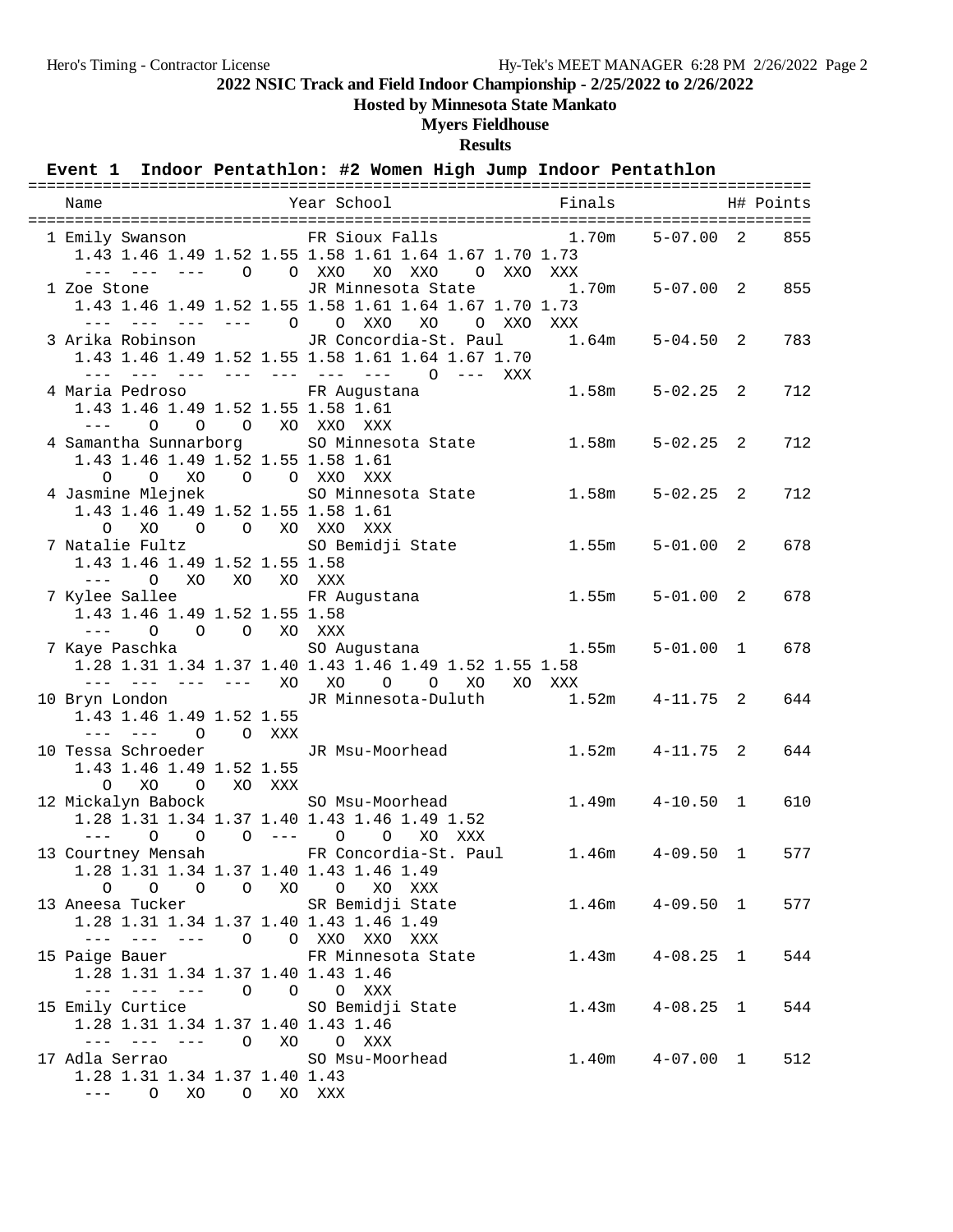**Hosted by Minnesota State Mankato**

## **Myers Fieldhouse**

**Results**

| Event 1 Indoor Pentathlon: #2 Women High Jump Indoor Pentathlon                                                                                                                                                                                                                                                                                                                                         |                     |       |               |     |
|---------------------------------------------------------------------------------------------------------------------------------------------------------------------------------------------------------------------------------------------------------------------------------------------------------------------------------------------------------------------------------------------------------|---------------------|-------|---------------|-----|
| 18 Sierra Sweeney TR Northern State                                                                                                                                                                                                                                                                                                                                                                     |                     | 1.37m | $4 - 06.001$  | 481 |
| 1.28 1.31 1.34 1.37 1.40                                                                                                                                                                                                                                                                                                                                                                                |                     |       |               |     |
| OOXOXXX<br>$\frac{1}{2} \frac{1}{2} \frac{1}{2} \frac{1}{2} \frac{1}{2} \frac{1}{2} \frac{1}{2} \frac{1}{2} \frac{1}{2} \frac{1}{2} \frac{1}{2} \frac{1}{2} \frac{1}{2} \frac{1}{2} \frac{1}{2} \frac{1}{2} \frac{1}{2} \frac{1}{2} \frac{1}{2} \frac{1}{2} \frac{1}{2} \frac{1}{2} \frac{1}{2} \frac{1}{2} \frac{1}{2} \frac{1}{2} \frac{1}{2} \frac{1}{2} \frac{1}{2} \frac{1}{2} \frac{1}{2} \frac{$ |                     |       |               |     |
| 19 Isadora Mickelson                                                                                                                                                                                                                                                                                                                                                                                    | SO SW Minnesota St. | 1.31m | $4 - 03.50$ 1 | 419 |
| 1.28 1.31 1.34                                                                                                                                                                                                                                                                                                                                                                                          |                     |       |               |     |
| O XXX<br>$\Omega$                                                                                                                                                                                                                                                                                                                                                                                       |                     |       |               |     |
| 19 Jayda Becker                                                                                                                                                                                                                                                                                                                                                                                         | FR Augustana        | 1.31m | $4 - 03.50$ 1 | 419 |
| 1.28 1.31 1.34                                                                                                                                                                                                                                                                                                                                                                                          |                     |       |               |     |
| XXX<br>XXO                                                                                                                                                                                                                                                                                                                                                                                              |                     |       |               |     |

### **Event 1 Indoor Pentathlon: #3 Women Shot Put Indoor Pentathlon**

| Name                                                                 | Year School           | Finals |              |                | H# Points |
|----------------------------------------------------------------------|-----------------------|--------|--------------|----------------|-----------|
| 1 Samantha Sunnarborg                                                | SO Minnesota State    | 11.49m | $37 - 08.50$ | 2              | 627       |
| 11.26m  11.49m  11.27m<br>2 Arika Robinson<br>10.71m  10.25m  11.10m | JR Concordia-St. Paul | 11.10m | $36 - 05.00$ | 2              | 602       |
| 3 Zoe Stone                                                          | JR Minnesota State    | 11.06m | $36 - 03.50$ | 2              | 599       |
| 11.06m  10.85m  9.71m<br>3 Emily Curtice                             | SO Bemidji State      | 11.06m | $36 - 03.50$ | $\mathbf{1}$   | 599       |
| 10.62m<br>5 Emily Swanson                                            | FR Sioux Falls        | 10.30m | $33 - 09.50$ | 2              | 549       |
| 10.28m 9.86m 10.30m<br>6 Kaye Paschka                                | SO Augustana          | 10.29m | $33 - 09.25$ | $\mathbf{1}$   | 548       |
| 10.29m 8.91m 9.02m<br>7 Kylee Sallee                                 | FR Augustana          | 10.01m | $32 - 10.25$ | 2              | 530       |
| 9.36m 10.01m 9.39m<br>8 Bryn London                                  | JR Minnesota-Duluth   | 9.95m  | $32 - 07.75$ | $\overline{2}$ | 526       |
| $9.57m$ 9.83m<br>9.95m<br>9 Maria Pedroso                            | FR Augustana          | 9.67m  | $31 - 08.75$ | 2              | 508       |
| $8.71m$ 9.67m<br>9.58m<br>10 Jasmine Mlejnek                         | SO Minnesota State    | 9.58m  | $31 - 05.25$ | 2              | 502       |
| $9.58m$ $9.22m$<br>9.32m<br>11 Isadora Mickelson                     | SO SW Minnesota St.   | 9.29m  | $30 - 05.75$ | $\mathbf 1$    | 483       |
| 9.29m<br>8.34m 9.04m<br>12 Adla Serrao                               | SO Msu-Moorhead       | 9.24m  | $30 - 03.75$ | $\mathbf{1}$   | 480       |
| 8.70m<br>$9.24m$ $9.10m$<br>13 Aneesa Tucker                         | SR Bemidji State      | 9.06m  | $29 - 08.75$ | $\mathbf{1}$   | 468       |
| $8.10m$ $8.84m$<br>9.06 <sub>m</sub><br>14 Tessa Schroeder           | JR Msu-Moorhead       | 8.44m  | $27 - 08.25$ | 2              | 428       |
| 7.35m 7.98m<br>8.44 <sub>m</sub><br>15 Paige Bauer                   | FR Minnesota State    | 8.25m  | $27 - 01.00$ | $\mathbf{1}$   | 416       |
| 7.40m 8.25m<br>7.67m<br>16 Natalie Fultz                             | SO Bemidji State      | 7.98m  | $26 - 02.25$ | 2              | 398       |
| 7.57m 7.98m<br>7.95m<br>17 Sierra Sweeney                            | FR Northern State     | 7.85m  | $25 - 09.25$ | 1              | 390       |
| 7.85m<br>$7.63m$ $7.43m$<br>18 Mickalyn Babock                       | SO Msu-Moorhead       | 7.68m  | $25 - 02.50$ | $\mathbf 1$    | 379       |
| 7.41m 7.15m<br>7.68m<br>19 Courtney Mensah                           | FR Concordia-St. Paul | 7.16m  | $23 - 06.00$ | $\mathbf{1}$   | 345       |
| 7.16m 6.93m FOUL<br>20 Jayda Becker<br>$6.81m$ $6.55m$ $6.16m$       | FR Augustana          | 6.81m  | $22 - 04.25$ | $\mathbf{1}$   | 323       |
|                                                                      |                       |        |              |                |           |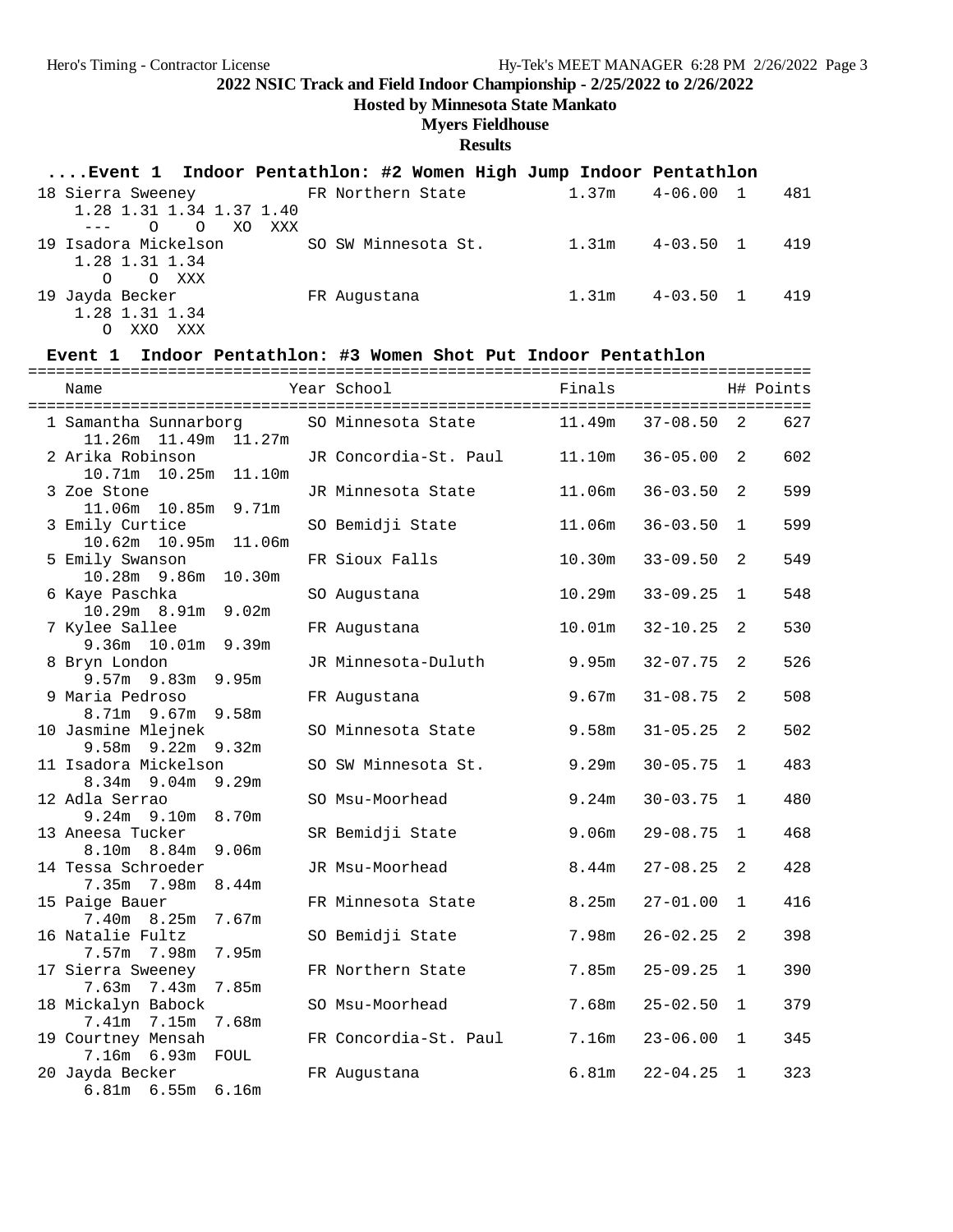**Hosted by Minnesota State Mankato**

### **Myers Fieldhouse**

**Results**

### **Event 1 Indoor Pentathlon: #4 Women Long Jump Indoor Pentathlon**

| Name                                 | Year School                 | Finals |                |                | H# Points |
|--------------------------------------|-----------------------------|--------|----------------|----------------|-----------|
| 1 Kylee Sallee                       | FR Augustana                | 5.57m  | $18 - 03.25$ 2 |                | 720       |
| 5.57m 5.48m 5.40m                    |                             |        |                |                |           |
| 2 Arika Robinson                     | JR Concordia-St. Paul 5.53m |        | $18 - 01.75$   | 2              | 709       |
| FOUL 5.33m 5.53m                     |                             |        |                |                |           |
| 3 Paige Bauer                        | FR Minnesota State          | 5.24m  | $17 - 02.25$ 1 |                | 626       |
| 5.24m 5.14m 5.09m                    |                             |        |                |                |           |
| 4 Sierra Sweeney                     | FR Northern State           | 5.17m  | $16 - 11.50$   | $\mathbf 1$    | 606       |
| 5.00m 5.14m 5.17m                    |                             |        |                |                |           |
| 5 Maria Pedroso                      | FR Augustana                | 5.14m  | $16 - 10.50$   | 2              | 598       |
| FOUL FOUL 5.14m                      |                             |        |                |                |           |
| 6 Jasmine Mlejnek                    | SO Minnesota State          | 5.06m  | $16 - 07.25$   | 2              | 576       |
| 4.98m  4.94m  5.06m                  |                             |        |                |                |           |
| 7 Aneesa Tucker                      | SR Bemidji State            | 5.05m  | $16 - 07.00$   | $\mathbf{1}$   | 573       |
| 5.05m  4.95m  FOUL                   |                             |        |                |                |           |
| 7 Jayda Becker                       | FR Augustana                | 5.05m  | $16 - 07.00$   | $\mathbf 1$    | 573       |
| FOUL 4.89m 5.05m                     |                             |        |                |                |           |
| 9 Samantha Sunnarborg                | SO Minnesota State          | 5.04m  | $16 - 06.50$   | 2              | 570       |
| 5.04m  4.81m  5.04m                  |                             |        |                |                |           |
| 10 Courtney Mensah                   | FR Concordia-St. Paul       | 4.94m  | $16 - 02.50$   | 1              | 543       |
| 4.94m FOUL 4.86m                     |                             |        |                |                |           |
| 11 Emily Curtice                     | SO Bemidji State            | 4.93m  | $16 - 02.25$   | $\mathbf{1}$   | 540       |
| 4.74m  4.93m  4.87m                  |                             |        |                |                |           |
| 12 Zoe Stone                         | JR Minnesota State          | 4.90m  | $16 - 01.00$   | $\overline{a}$ | 532       |
| FOUL FOUL 4.90m                      |                             | 4.89m  | $16 - 00.50$   |                | 530       |
| 13 Natalie Fultz<br>FOUL 4.89m 4.67m | SO Bemidji State            |        |                | 2              |           |
| 13 Kaye Paschka                      | SO Augustana                | 4.89m  | $16 - 00.50$   | 1              | 530       |
| FOUL 4.77m 4.89m                     |                             |        |                |                |           |
| 15 Emily Swanson                     | FR Sioux Falls              | 4.79m  | $15 - 08.75$   | 2              | 503       |
| 4.76m FOUL 4.79m                     |                             |        |                |                |           |
| 16 Tessa Schroeder                   | JR Msu-Moorhead             | 4.78m  | $15 - 08.25$   | $\overline{a}$ | 500       |
| 4.67m  4.72m  4.78m                  |                             |        |                |                |           |
| 17 Mickalyn Babock                   | SO Msu-Moorhead             | 4.73m  | $15 - 06.25$   | $\mathbf{1}$   | 487       |
| 4.24m FOUL 4.73m                     |                             |        |                |                |           |
| 18 Bryn London                       | JR Minnesota-Duluth         | 4.68m  | $15 - 04.25$   | 2              | 474       |
| 4.68m  4.68m  4.66m                  |                             |        |                |                |           |
| 19 Adla Serrao                       | SO Msu-Moorhead             | 4.63m  | $15 - 02.25$ 1 |                | 461       |
| FOUL 4.63m 4.61m                     |                             |        |                |                |           |
| 20 Isadora Mickelson                 | SO SW Minnesota St.         | 4.53m  | $14 - 10.50$   | $\mathbf{1}$   | 436       |
| FOUL<br>$4.53m$ $4.48m$              |                             |        |                |                |           |

#### **Event 1 Indoor Pentathlon: #5 Women 800 Meter Run Indoor Pentathlon**

| Name                  |  | Year School           | Finals  | Points |  |  |  |  |  |  |
|-----------------------|--|-----------------------|---------|--------|--|--|--|--|--|--|
| 1 Emily Swanson       |  | FR Sioux Falls        | 2:25.53 | 750    |  |  |  |  |  |  |
| 2 Aneesa Tucker       |  | SR Bemidji State      | 2:27.99 | 718    |  |  |  |  |  |  |
| 3 Jayda Becker        |  | FR Augustana          | 2:30.54 | 686    |  |  |  |  |  |  |
| 4 Samantha Sunnarborg |  | SO Minnesota State    | 2:31.09 | 679    |  |  |  |  |  |  |
| 5 Natalie Fultz       |  | SO Bemidji State      | 2:32.18 | 666    |  |  |  |  |  |  |
| 6 Arika Robinson      |  | JR Concordia-St. Paul | 2:33.33 | 652    |  |  |  |  |  |  |
| 7 Kylee Sallee        |  | FR Augustana          | 2:34.99 | 632    |  |  |  |  |  |  |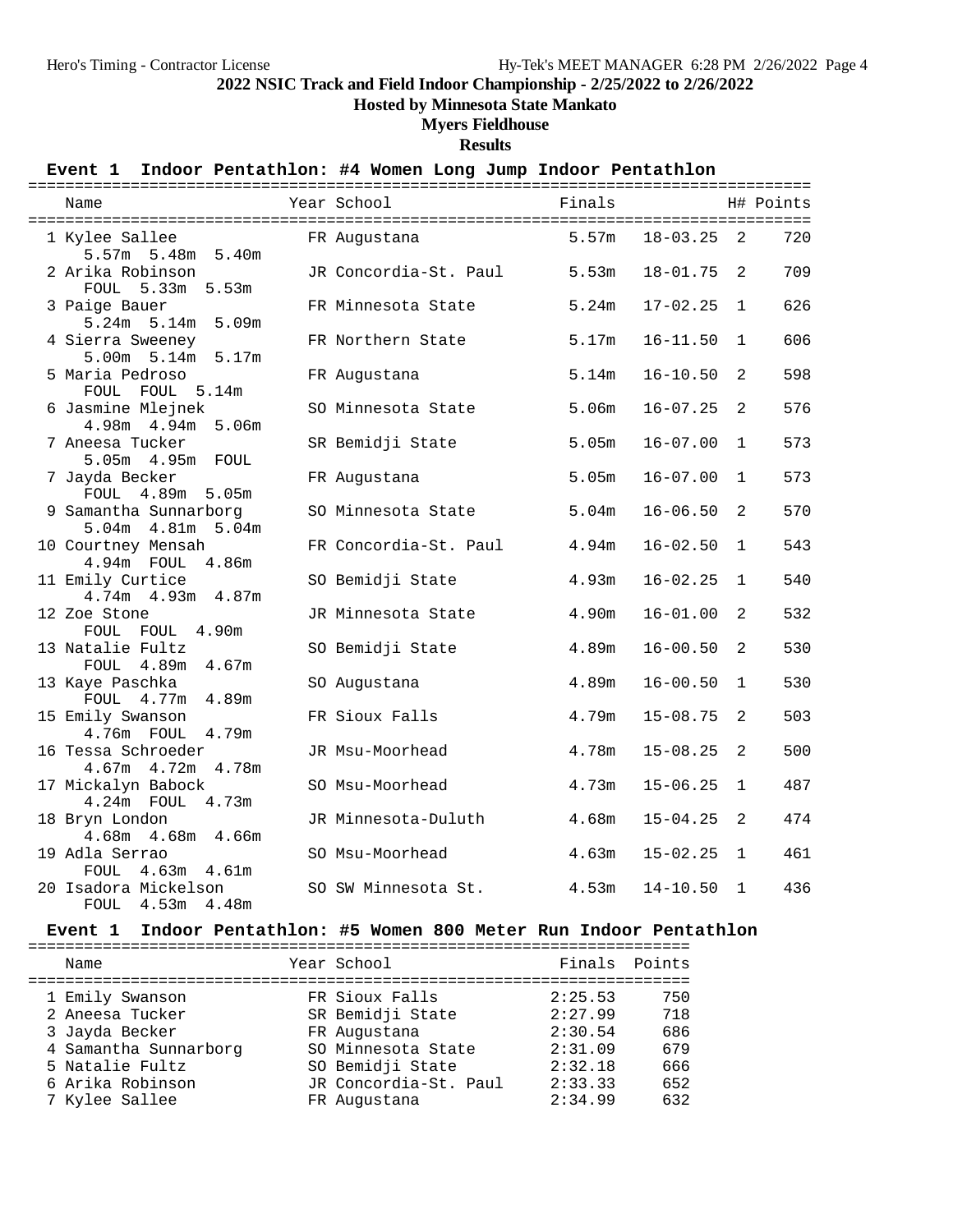**Hosted by Minnesota State Mankato**

### **Myers Fieldhouse**

| Event 1                                                                                                                                                                                                                                          | Indoor Pentathlon: #5 Women 800 Meter Run Indoor Pentathlon |                                        |  |                    |         |                  |                |  |
|--------------------------------------------------------------------------------------------------------------------------------------------------------------------------------------------------------------------------------------------------|-------------------------------------------------------------|----------------------------------------|--|--------------------|---------|------------------|----------------|--|
| 8 Tessa Schroeder                                                                                                                                                                                                                                |                                                             | JR Msu-Moorhead                        |  |                    | 2:35.24 |                  | 629            |  |
| 9 Sierra Sweeney                                                                                                                                                                                                                                 |                                                             | FR Northern State 2:37.55              |  |                    |         |                  | 601            |  |
| 10 Emily Curtice                                                                                                                                                                                                                                 |                                                             | SO Bemidji State $2:38.34$             |  |                    |         |                  | 592            |  |
| 11 Maria Pedroso                                                                                                                                                                                                                                 |                                                             | FR Augustana                           |  |                    | 2:40.37 |                  | 569            |  |
| 12 Zoe Stone                                                                                                                                                                                                                                     |                                                             | JR Minnesota State 2:42.47             |  |                    |         |                  | 545            |  |
| 13 Courtney Mensah FR Concordia-St. Paul 2:44.88                                                                                                                                                                                                 |                                                             |                                        |  |                    |         |                  | 518            |  |
| 14 Kaye Paschka                                                                                                                                                                                                                                  |                                                             | SO Augustana<br>SO Minnesota State     |  | 2:46.91<br>2:48.61 |         |                  | 496            |  |
| 15 Jasmine Mlejnek                                                                                                                                                                                                                               |                                                             |                                        |  |                    |         |                  | 478            |  |
| 16 Adla Serrao                                                                                                                                                                                                                                   |                                                             | SO Msu-Moorhead                        |  | 2:50.06            |         |                  | 463            |  |
| 17 Mickalyn Babock                                                                                                                                                                                                                               |                                                             | SO Msu-Moorhead<br>SO SW Minnesota St. |  | 2:51.57<br>2:52.45 |         |                  | 447            |  |
|                                                                                                                                                                                                                                                  |                                                             |                                        |  |                    |         |                  | 438            |  |
|                                                                                                                                                                                                                                                  |                                                             |                                        |  |                    |         |                  | 431            |  |
| 20 Bryn London                                                                                                                                                                                                                                   |                                                             | JR Minnesota-Duluth 2:56.79            |  |                    |         |                  | 396            |  |
| Event 3 Women 1 Mile Run                                                                                                                                                                                                                         |                                                             |                                        |  |                    |         |                  |                |  |
|                                                                                                                                                                                                                                                  |                                                             |                                        |  |                    |         |                  |                |  |
|                                                                                                                                                                                                                                                  |                                                             |                                        |  |                    |         |                  |                |  |
| NSIC Record: \$ 4:41.88 2017 Emily Trost, UMD<br>Facility: \$ 4:41.88 2017 Emilee Trost, Minnesota Duluth                                                                                                                                        |                                                             |                                        |  |                    |         |                  |                |  |
| Name                                                                                                                                                                                                                                             |                                                             | Year School                            |  |                    |         | Finals H# Points |                |  |
|                                                                                                                                                                                                                                                  |                                                             |                                        |  |                    |         |                  |                |  |
| 1 Nicolette Schmidt 1 JR Augustana 1:50.34<br>2 Kaylee Beyer 50 Winona State 4:50.74<br>3 PJ English 1 JR Augustana 1:50.83                                                                                                                      |                                                             |                                        |  |                    |         | 2                | 10             |  |
|                                                                                                                                                                                                                                                  |                                                             |                                        |  |                    |         | $\overline{2}$   | 8              |  |
|                                                                                                                                                                                                                                                  |                                                             |                                        |  |                    |         | $\overline{2}$   | 6              |  |
|                                                                                                                                                                                                                                                  |                                                             |                                        |  |                    |         |                  | 5              |  |
|                                                                                                                                                                                                                                                  |                                                             |                                        |  |                    |         |                  | $\overline{4}$ |  |
|                                                                                                                                                                                                                                                  |                                                             |                                        |  |                    |         |                  | 3              |  |
|                                                                                                                                                                                                                                                  |                                                             |                                        |  |                    |         |                  | $\overline{2}$ |  |
| 9 Fo English SR U-Mary<br>5 Amanda Montplaisir SR U-Mary<br>6 Josie Bond<br>7 Reid Shiland JR Minnesota State<br>8 Morgan Gehl<br>9 Taryn Ceglowski SR U-Mary<br>8 Morgan Gehl<br>8 Morgan Gehl<br>8 Taryn Ceglowski SR U-Mary<br>8 SO Augustana |                                                             |                                        |  |                    |         |                  | $\mathbf{1}$   |  |
|                                                                                                                                                                                                                                                  |                                                             |                                        |  |                    |         |                  |                |  |
| 10 Mia Salas                                                                                                                                                                                                                                     |                                                             |                                        |  |                    |         |                  |                |  |
|                                                                                                                                                                                                                                                  |                                                             |                                        |  |                    |         | 2                |                |  |
|                                                                                                                                                                                                                                                  |                                                             |                                        |  |                    |         | $\overline{2}$   |                |  |
|                                                                                                                                                                                                                                                  |                                                             |                                        |  |                    |         | 2                |                |  |
| 14 Mariah Haight                                                                                                                                                                                                                                 |                                                             | SR Augustana                           |  | 5:16.30            |         | 1                |                |  |
| 15 Aislin Anderson                                                                                                                                                                                                                               |                                                             | SO Msu-Moorhead<br>SO Bemidji State    |  | 5:21.08<br>5:21.28 |         | 1                |                |  |
| 16 Mary Goodwin                                                                                                                                                                                                                                  |                                                             |                                        |  |                    |         | $\mathbf{1}$     |                |  |
| 17 Ashlin Young                                                                                                                                                                                                                                  |                                                             | FR Minnesota State 5:31.09             |  |                    |         | $\mathbf{1}$     |                |  |
| Event 5 Women 60 Meter Hurdles                                                                                                                                                                                                                   |                                                             |                                        |  |                    |         |                  |                |  |
| 8 Advance:                                                                                                                                                                                                                                       | Top 1 Each Heat plus Next 5 Best Times                      |                                        |  |                    |         |                  |                |  |
|                                                                                                                                                                                                                                                  |                                                             |                                        |  |                    |         |                  |                |  |
| NSIC Record: \$ 8.23 2/25/2022 Denisha Cartwright, Minnesota St                                                                                                                                                                                  |                                                             |                                        |  |                    |         |                  |                |  |
| Facility: % 8.18 2012                                                                                                                                                                                                                            |                                                             | Raven Clay, Findlay                    |  |                    |         |                  |                |  |
|                                                                                                                                                                                                                                                  |                                                             |                                        |  |                    |         |                  |                |  |

| Name                   | Year School           | Prelims H#        |  |
|------------------------|-----------------------|-------------------|--|
| Preliminaries          |                       |                   |  |
| 1 Denisha Cartwright   | SO Minnesota State    | \$8.2301          |  |
| 2 Shanice Burrell      | SR Northern State     | 8.700 2           |  |
| 3 Tereza Bolibruch     | SR U-Mary             | 8.880 3           |  |
| 4 Christabelle Mulcahy | SR Concordia-St. Paul | $8.77q$ 2         |  |
| 5 Kynnedi Malone       | FR Minnesota State    | $8.80q$ 2         |  |
| 6 Isatu Shirek         | SO SW Minnesota St.   | $8.96q$ 3 $8.951$ |  |
| 7 Mackenzie Keune      | SR Minnesota State    | 8.96q 3 8.952     |  |
| 8 Nyanas Kur           | FR Augustana          | 9.04 <sub>q</sub> |  |
|                        |                       |                   |  |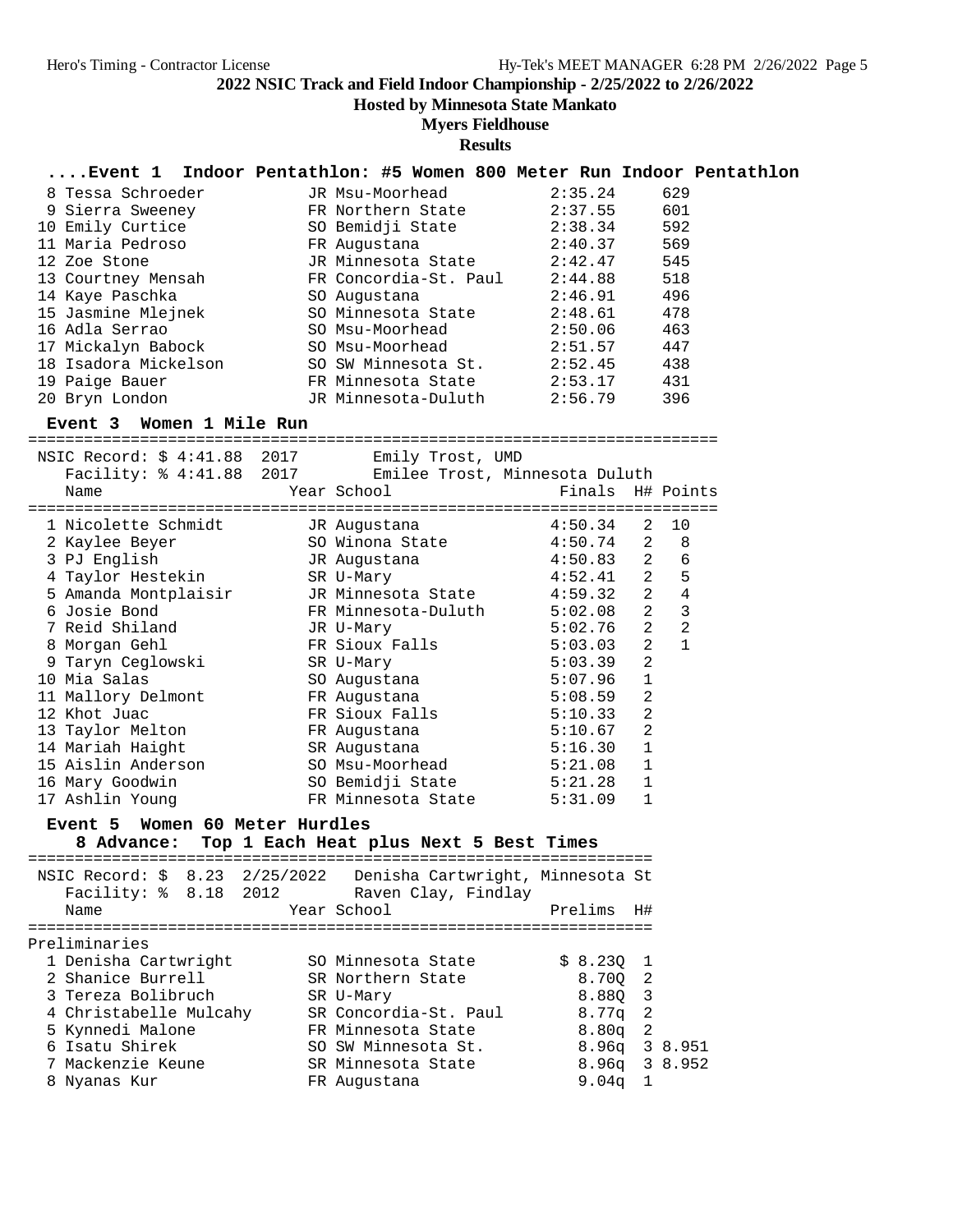## **Hosted by Minnesota State Mankato**

### **Myers Fieldhouse**

### **Results**

### **....Event 5 Women 60 Meter Hurdles**

| 9 Xana Leum            | SO Winona State     | 9.05  |              |
|------------------------|---------------------|-------|--------------|
| 10 Paige Ziegler       | SO Msu-Moorhead     | 9.07  | 3            |
| 11 Lyric Brennen       | FR Minnesota State  | 9.08  | $\mathbf{1}$ |
| 12 Megan Hansen        | SO Wayne State      | 9.12  | 2            |
| 13 Hanna Reichenberger | FR Winona State     | 9.19  | 3            |
| 14 Shelby Romig        | FR St. Cloud State  | 9.25  | 2            |
| 15 Dynia Lewis         | FR Bemidji State    | 9.27  |              |
| 16 Renea Taylor        | FR Northern State   | 9.29  | 3            |
| 17 Kylee Becker        | FR Winona State     | 9.39  | 2            |
| 18 Megan Gilles        | SO Minnesota-Duluth | 9.50  |              |
| 19 Anna Langseth       | FR Augustana        | 9.51  | 2            |
| 20 Tia Horning         | FR U-Mary           | 10.49 |              |

### **Event 5 Women 60 Meter Hurdles**

|        | Facility: % 8.18 2012  | NSIC Record: $\frac{1}{5}$ 8.23 2/25/2022 Denisha Cartwright, Minnesota State<br>Raven Clay, Findlay |               |                |       |
|--------|------------------------|------------------------------------------------------------------------------------------------------|---------------|----------------|-------|
|        | Name                   | Year School                                                                                          | Finals Points |                |       |
|        |                        |                                                                                                      |               |                |       |
| Finals |                        |                                                                                                      |               |                |       |
|        | 1 Denisha Cartwright   | SO Minnesota State                                                                                   | 8.24          | 10             |       |
|        | 2 Shanice Burrell      | SR Northern State                                                                                    | 8.58          | 8              |       |
|        | 3 Tereza Bolibruch     | SR U-Mary                                                                                            | 8.65          | 6              |       |
|        | 4 Isatu Shirek         | SO SW Minnesota St.                                                                                  | 8.71          | 5              | 8.702 |
|        | 5 Kynnedi Malone       | FR Minnesota State                                                                                   | 8.71          | 4              | 8.708 |
|        | 6 Christabelle Mulcahy | SR Concordia-St. Paul                                                                                | 8.80          | 3              |       |
|        | 7 Mackenzie Keune      | SR Minnesota State                                                                                   | 8.95          | $\mathfrak{D}$ |       |
|        |                        |                                                                                                      |               |                |       |

### **Event 7 Women 400 Meter Dash**

### **8 Advance: Top 2 Each Heat plus Next 2 Best Times**

|                      |  |  | NSIC Record: \$ 54.94 2/26/2022 Shereen Vallabouy, Winona State |                           |  |  |  |  |
|----------------------|--|--|-----------------------------------------------------------------|---------------------------|--|--|--|--|
|                      |  |  | Facility: \$54.70 2012 Kelly Shaw, St. Augustine's              |                           |  |  |  |  |
| Name                 |  |  | Year School                                                     | Prelims<br>H#             |  |  |  |  |
|                      |  |  |                                                                 |                           |  |  |  |  |
| Preliminaries        |  |  |                                                                 |                           |  |  |  |  |
| 1 Shereen Vallabouy  |  |  | JR Winona State                                                 | 56.250<br>1               |  |  |  |  |
| 2 Brooklyn Schyvinck |  |  | JR Winona State                                                 | 56.45Q 2                  |  |  |  |  |
| 3 Sherona Stewart    |  |  | SR Minnesota State                                              | 3<br>58.55Q               |  |  |  |  |
| 4 Maddie Stevens     |  |  | FR Upper Iowa                                                   | 57.88Q 1                  |  |  |  |  |
| 5 Rose Gaye          |  |  | JR Minnesota State                                              | $\overline{2}$<br>57.89Q  |  |  |  |  |
| 6 Mackenzie Woodard  |  |  | SR Minnesota State                                              | $\overline{3}$<br>59.66Q  |  |  |  |  |
| 7 Rose Cramer        |  |  | SO Minnesota State                                              | 57.90q 1                  |  |  |  |  |
| 8 Renea Taylor       |  |  | FR Northern State                                               | $\overline{2}$<br>58.07q  |  |  |  |  |
| 9 Danalee Brock      |  |  | FR U-Mary                                                       | $\overline{2}$<br>58.58   |  |  |  |  |
| 10 Emma Borowicz     |  |  | FR Minnesota State                                              | $\mathbf{1}$<br>59.39     |  |  |  |  |
| 11 Janice Cole       |  |  | JR Bemidji State                                                | $\mathbf{1}$<br>59.55     |  |  |  |  |
| 12 Rachel Myers      |  |  | FR Bemidji State                                                | $\overline{2}$<br>59.79   |  |  |  |  |
| 13 Dyashia Colvin    |  |  | JR Minnesota State                                              | $\mathbf{1}$<br>59.85     |  |  |  |  |
| 14 Sierra Clifford   |  |  | FR SW Minnesota St.                                             | 3<br>59.95                |  |  |  |  |
| 15 Ella Heinitz      |  |  | FR Augustana                                                    | 3<br>1:00.11              |  |  |  |  |
| 16 Cece Lewis        |  |  | SO Concordia-St. Paul                                           | $\overline{2}$<br>1:00.15 |  |  |  |  |
| 17 Brooklyn Brouse   |  |  | FR St. Cloud State                                              | 3<br>1:00.16              |  |  |  |  |
| 18 Lainey Lipschultz |  |  | FR Winona State                                                 | $\mathbf{1}$<br>1:00.32   |  |  |  |  |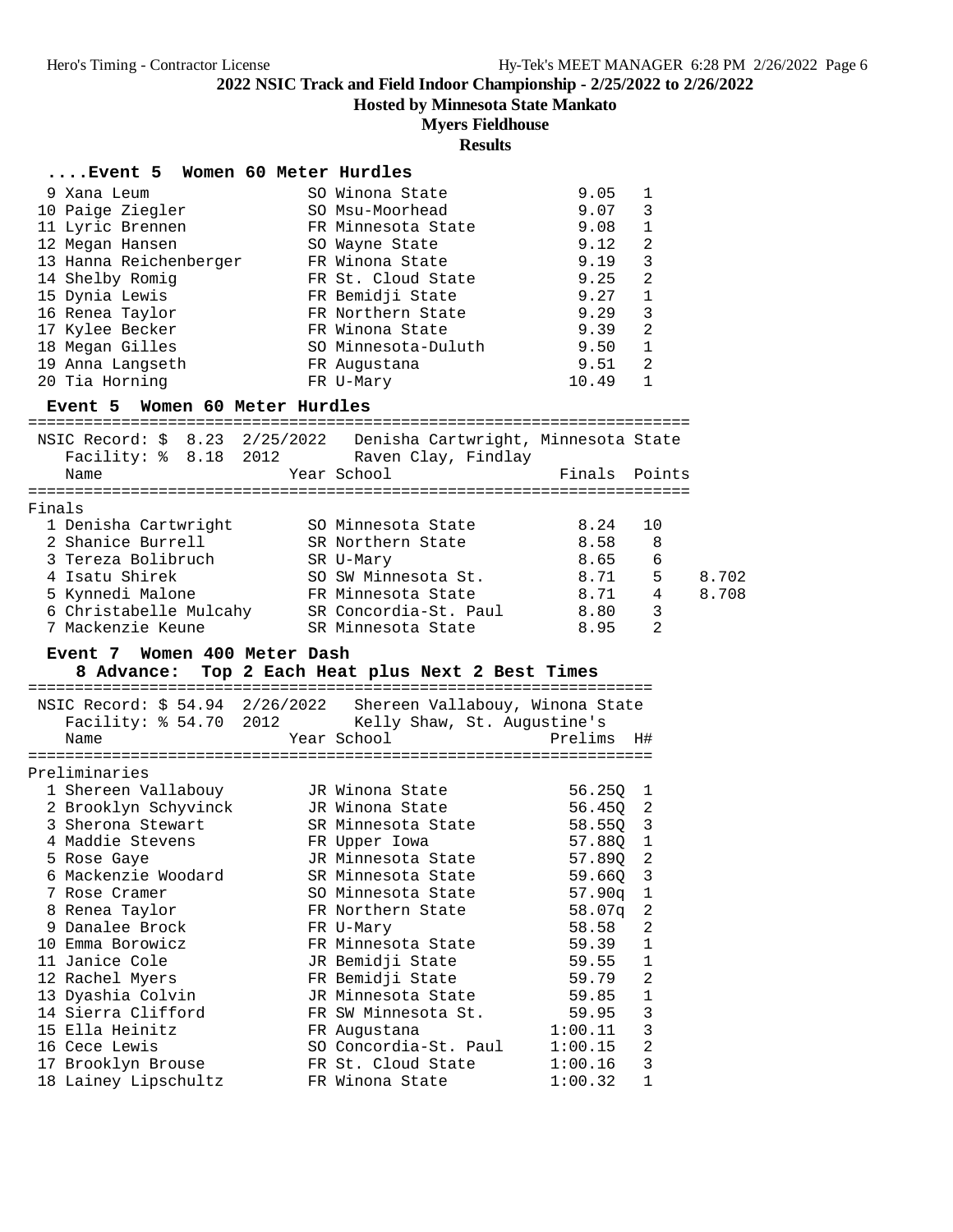**Hosted by Minnesota State Mankato**

# **Myers Fieldhouse**

|        | Event 7 Women 400 Meter Dash |                                                                 |               |                |
|--------|------------------------------|-----------------------------------------------------------------|---------------|----------------|
|        | 19 Makaylin Christenson      | FR St. Cloud State                                              | 1:00.97       | 2              |
|        | -- Robynn Rolle-Curry        | SO Msu-Moorhead                                                 | DQ.           | 3              |
|        | Event 7 Women 400 Meter Dash |                                                                 |               |                |
|        |                              |                                                                 |               |                |
|        |                              | NSIC Record: \$ 54.94 2/26/2022 Shereen Vallabouy, Winona State |               |                |
|        |                              | Facility: % 54.70 2012 Kelly Shaw, St. Augustine's              |               |                |
|        | Name                         | Year School                                                     | Finals Points |                |
|        |                              |                                                                 |               |                |
| Finals |                              |                                                                 |               |                |
|        | 1 Shereen Vallabouy          | JR Winona State                                                 | 54.94\$       | 10             |
|        | 2 Sherona Stewart            | SR Minnesota State                                              | 56.31         | 8              |
|        | 3 Brooklyn Schyvinck         | JR Winona State                                                 | 56.41         | 6              |
|        | 4 Rose Cramer                | SO Minnesota State                                              | 57.48         | 5              |
|        | 5 Rose Gaye                  | JR Minnesota State                                              | 57.89         | 4              |
|        | 6 Maddie Stevens             | FR Upper Iowa                                                   | 57.98         | $\mathbf{3}$   |
|        | 7 Renea Taylor               | FR Northern State                                               | 58.17         | 2              |
|        | 8 Mackenzie Woodard          | SR Minnesota State                                              | 58.32         | 1              |
|        |                              |                                                                 |               |                |
|        | Event 9 Women 600 Meter Run  |                                                                 |               |                |
|        |                              | 8 Advance: Top 1 Each Heat plus Next 4 Best Times               |               |                |
|        | NSIC Record: \$ 1:32.41 2017 | Emily Trost, UMD                                                |               |                |
|        |                              | Facility: % 1:33.93 2016 Haley Kruger, Minnesota State          |               |                |
|        | Name                         | Year School                                                     | Prelims       | H#             |
|        |                              |                                                                 |               |                |
|        | Preliminaries                |                                                                 |               |                |
|        | 1 Ava Grimm                  | JR U-Mary                                                       | 1:36.15Q      | ı              |
|        | 2 Kendall Zeman              | JR Winona State                                                 | 1:36.560      | 2              |
|        | 3 Haleigh Reindl             | SR Minnesota-Duluth                                             | 1:37.57Q      | 4              |
|        | 4 Maryse Mbenoun             | SR Bemidji State                                                | 1:37.900      | 3              |
|        | 5 Sydney Jackson             | FR Concordia-St. Paul                                           | 1:37.27q      | $\mathbf 1$    |
|        | 6 Savannah Schley            | FR Minnesota-Duluth                                             | 1:37.92q      | 4              |
|        | 7 Noa Marteau                | FR Augustana                                                    | $1:38.54$ q   | 2              |
|        | 8 Summer Carlson             | FR Northern State                                               | 1:38.63q      | 1              |
|        | 9 Grace Acheson              | JR U-Mary                                                       | 1:39.60       | 3              |
|        | 10 Emily Beckmann            | JR Minnesota State                                              | 1:40.07       | 2              |
|        | 11 Alaina Steele             | FR Minnesota-Duluth                                             | 1:40.13       | $\overline{4}$ |
|        | 12 Kaitlyn Mulder            | JR Augustana                                                    | 1:41.63       | 3              |
|        | 13 Molly Boyum               |                                                                 | 1:42.95       | $\overline{4}$ |
|        |                              | JR Augustana                                                    |               | $\sqrt{2}$     |
|        | 14 Emily Hansen              | FR Minot State                                                  | 1:43.17       |                |
|        | 15 Brycelyn Hanson           | FR SW Minnesota St.                                             | 1:43.27       | 3              |
|        | 16 Rebekah Muhlenkamp        | FR Minnesota-Duluth                                             | 1:43.41       | $\mathbf 1$    |
|        | 17 Caitlyn Regan             | JR SW Minnesota St.                                             | 1:43.57       | $\mathbf 1$    |
|        | 18 Destiny Mattingly         | FR Concordia-St. Paul                                           | 1:44.69       | 4              |
|        | 19 Madelyn Skjeveland        | FR Minnesota State                                              | 1:45.36       | 3              |
|        | 20 Jaid Perry                | SO Concordia-St. Paul                                           | 1:46.61       | 4              |
|        | -- Elizabeth Schmidt         | FR Augustana                                                    | DQ            | $\sqrt{2}$     |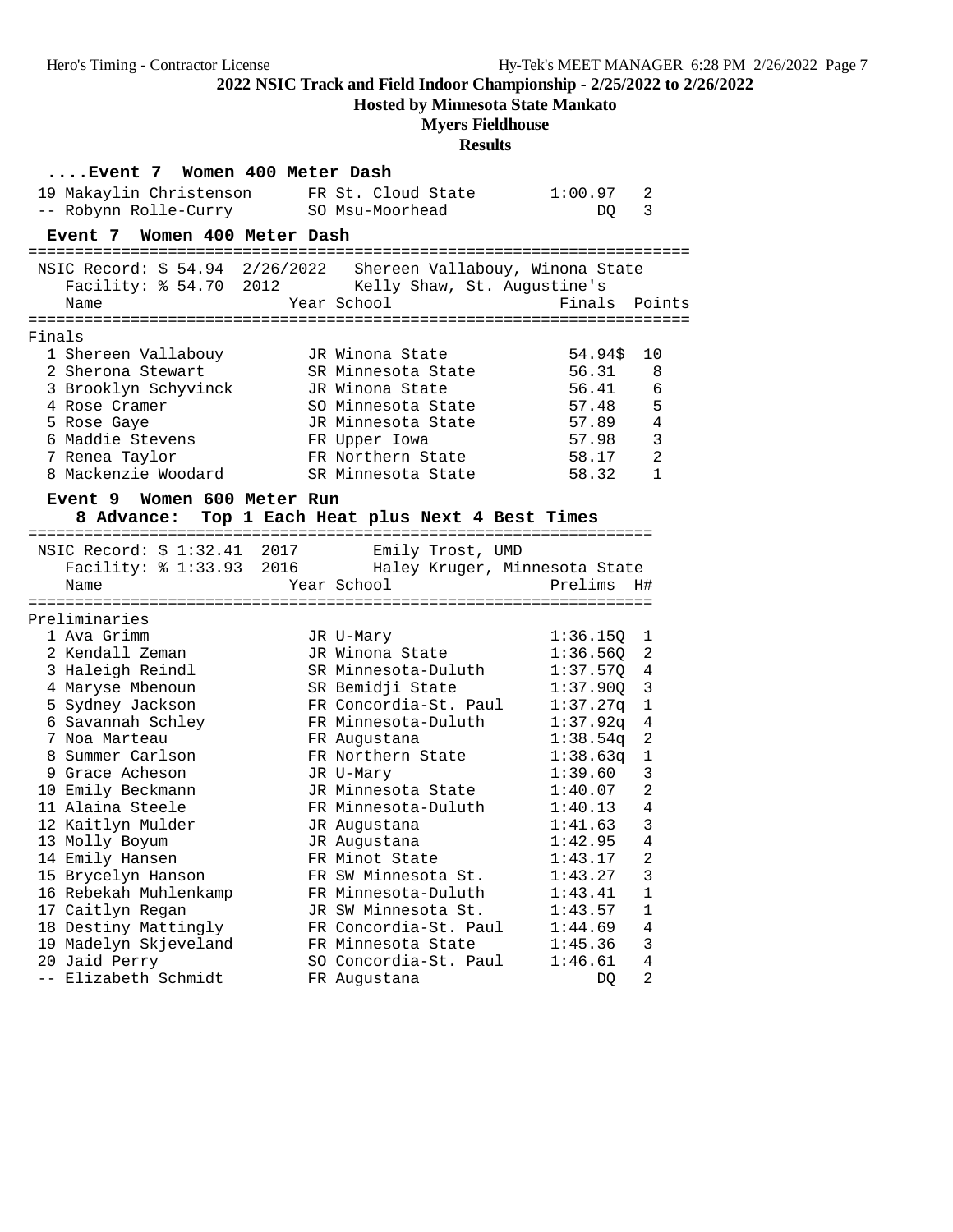**Hosted by Minnesota State Mankato**

# **Myers Fieldhouse**

# **Results**

### **Event 9 Women 600 Meter Run**

|        | NSIC Record: \$1:32.41 2017 Emily Trost, UMD                    |      |                                                         |               |                |
|--------|-----------------------------------------------------------------|------|---------------------------------------------------------|---------------|----------------|
|        | Facility: % 1:33.93 2016 Haley Kruger, Minnesota State          |      |                                                         |               |                |
|        | Name                                                            |      | Year School                                             | Finals Points |                |
|        |                                                                 |      |                                                         |               |                |
| Finals |                                                                 |      |                                                         |               |                |
|        | 1 Ava Grimm                                                     |      | JR U-Mary                                               | 1:33.50       | 10             |
|        | 2 Kendall Zeman                                                 |      | JR Winona State                                         | 1:35.65       | 8              |
|        | 3 Haleigh Reindl                                                |      | SR Minnesota-Duluth                                     | 1:36.85       | 6              |
|        | 4 Savannah Schley                                               |      | FR Minnesota-Duluth                                     | 1:36.88       | 5              |
|        | 5 Sydney Jackson                                                |      | FR Concordia-St. Paul                                   | 1:37.40       | $\sqrt{4}$     |
|        | 6 Maryse Mbenoun                                                |      | SR Bemidji State                                        | 1:38.30       | $\mathbf{3}$   |
|        | 7 Noa Marteau                                                   |      | FR Augustana                                            | 1:38.82       | $\overline{a}$ |
|        | 8 Summer Carlson                                                |      | FR Northern State                                       | 1:40.95       | $\mathbf{1}$   |
|        | Event 11 Women 60 Meter Dash                                    |      |                                                         |               |                |
|        |                                                                 |      | 8 Advance: Top 1 Each Heat plus Next 5 Best Times       |               |                |
|        |                                                                 |      |                                                         |               |                |
|        | NSIC Record: \$ 7.32 2/26/2022 Makayla Jackson, Minnesota State |      |                                                         |               |                |
|        | Facility: % 7.23 2022 Kiara Parker, ASICS                       |      |                                                         |               |                |
|        | Name                                                            |      | Year School                                             | Prelims       | H#             |
|        |                                                                 |      |                                                         |               |                |
|        | Preliminaries                                                   |      |                                                         |               |                |
|        | 1 Makayla Jackson                                               |      | SO Minnesota State                                      | 7.360         | 1              |
|        | 2 Denisha Cartwright                                            |      | SO Minnesota State                                      | 7.380         | 2              |
|        | 3 Ja'Cey Simmons                                                |      | SO Minnesota State                                      | 7.650         | 3              |
|        | 4 Kanya Henderson                                               |      | JR Sioux Falls                                          | 7.61q         | $\mathbf 1$    |
|        | 5 Kary Petricka                                                 |      | SO Minnesota State                                      | 7.69q         | $\mathbf 1$    |
|        | 6 Caitlyn Jones                                                 |      | SO Minnesota State                                      | 7.73q         | $\mathsf 3$    |
|        | 7 Samoya Neil                                                   |      | FR U-Mary                                               | 7.74q         | $\mathbf{3}$   |
|        | 8 Mariah Williams                                               |      | SO Minnesota State                                      | 7.78q         | $\overline{a}$ |
|        | 9 Aaliyah Guy                                                   |      | FR Minnesota State                                      | 7.79          | 3              |
|        | 10 Nyanas Kur                                                   |      | FR Augustana                                            | 7.87          | $\overline{a}$ |
|        | 11 Emma Hodapp                                                  |      | FR Minnesota State                                      | 7.94          | $\mathbf 1$    |
|        | 12 Shackera Douglas                                             |      | FR Bemidji State                                        | 7.98          | $\mathbf{1}$   |
|        | 13 Kendra Ekereke                                               |      | SO Bemidji State                                        | 8.01          | 3              |
|        | 14 Taytum Klink                                                 |      | FR SW Minnesota St.                                     | 8.04          | $\overline{a}$ |
|        | 15 Beatrice Kjelland                                            |      | JR Bemidji State                                        | 8.06          | $\overline{2}$ |
|        | 16 Maya Couch                                                   |      | FR Wayne State                                          | 8.12          | 1              |
|        | 17 Lindsey Root                                                 |      | FR Minnesota-Duluth                                     | 8.21          | $\mathbf{1}$   |
|        | 18 Sarah Hill                                                   |      | SR Bemidji State                                        | 8.33          | 3              |
|        | -- Alaina Hall                                                  |      | SO Bemidji State                                        | FS            | $\overline{a}$ |
|        | <b>Event 11</b><br>Women 60 Meter Dash                          |      |                                                         |               |                |
|        | NSIC Record: \$ 7.32 2/26/2022                                  |      |                                                         |               |                |
|        | Facility: % 7.23                                                | 2022 | Makayla Jackson, Minnesota State<br>Kiara Parker, ASICS |               |                |
|        |                                                                 |      | Year School                                             | Finals        | Points         |
|        | Name                                                            |      |                                                         |               |                |
| Finals |                                                                 |      |                                                         |               |                |
|        | 1 Makayla Jackson                                               |      | SO Minnesota State                                      | 7.32\$        | 10             |
|        | 2 Denisha Cartwright                                            |      | SO Minnesota State                                      | 7.36          | 8              |
|        | 3 Ja'Cey Simmons                                                |      | SO Minnesota State                                      | 7.59          | 6              |
|        | 4 Kanya Henderson                                               |      | JR Sioux Falls                                          | 7.67          | 5              |
|        | 5 Caitlyn Jones                                                 |      | SO Minnesota State                                      | 7.70          | 4              |
|        |                                                                 |      |                                                         |               |                |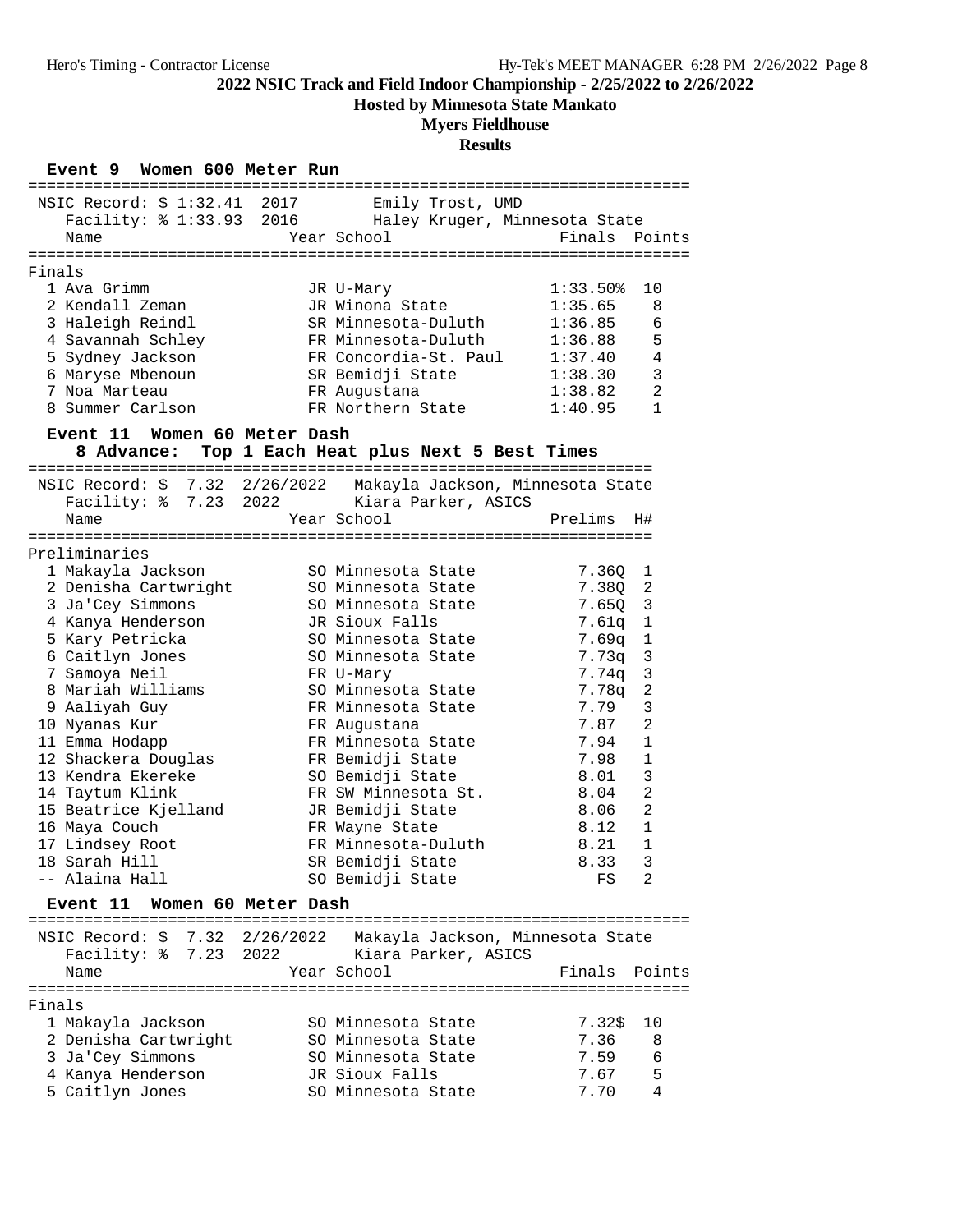**Hosted by Minnesota State Mankato**

# **Myers Fieldhouse**

|        | Event 11  Women 60 Meter Dash          |                                                   |                      |                                  |
|--------|----------------------------------------|---------------------------------------------------|----------------------|----------------------------------|
|        | 6 Kary Petricka                        | SO Minnesota State                                | 7.71                 | 3                                |
|        | 7 Samoya Neil                          | FR U-Mary                                         | 7.76                 | 2                                |
|        | 8 Mariah Williams                      | SO Minnesota State                                | 7.87                 | $\mathbf{1}$                     |
|        | Event 13 Women 800 Meter Run           |                                                   |                      |                                  |
|        | 8 Advance:                             | Top 2 Each Heat plus Next 4 Best Times            |                      |                                  |
|        |                                        |                                                   |                      |                                  |
|        | NSIC Record: \$ 2:11.11 2019           | Monique McPherson, MARY                           |                      |                                  |
|        | Facility: % 2:09.15 2012<br>Name       | Amanda Putt, Hillsdale                            | Prelims              |                                  |
|        |                                        | Year School                                       |                      | H#                               |
|        | Preliminaries                          |                                                   |                      |                                  |
|        | 1 Cami Streff                          | SO Augustana                                      | 2:16.14Q             | 1                                |
|        | 2 Elizabeth Acheson                    | JR U-Mary                                         | 2:18.040             | 2                                |
|        | 3 Isabelle Brezinka                    | SR Minnesota-Duluth                               | 2:16.20Q             | 1                                |
|        | 4 Caroline Sudbeck                     | SO Augustana                                      | 2:18.290             | 2                                |
|        | 5 Kaylee Beyer                         | SO Winona State                                   | 2:16.40q             | 1                                |
|        | 6 Courtney Dembrowski                  | SR U-Mary                                         | 2:18.49q             | $\overline{2}$                   |
|        | 7 Marissa Ellenbecker                  | FR Minnesota State                                | 2:19.29q             | $\mathbf 1$                      |
|        | 8 Rachael Neu                          | FR U-Mary                                         | 2:19.52q             | 2                                |
|        | 9 Rachel Boelke<br>10 Makayla Bishop   | SO Minnesota-Duluth<br>FR Minnesota State         | 2:22.08<br>2:22.82   | $\overline{2}$<br>$\overline{2}$ |
|        | 11 Annika Aho                          | SO Sioux Falls                                    | 2:23.47              | $\mathbf{1}$                     |
|        | 12 Isabella D'Burke                    | SO Concordia-St. Paul                             | 2:24.22              | $\mathbf{1}$                     |
|        | 13 McKenzie Maki                       | JR Msu-Moorhead                                   | 2:32.56              | 2                                |
|        | 14 Jennifer Clark                      | JR Northern State                                 | 2:33.37              | $\mathbf{1}$                     |
|        |                                        |                                                   |                      |                                  |
|        | Women 800 Meter Run<br><b>Event 13</b> |                                                   |                      |                                  |
|        |                                        |                                                   |                      |                                  |
|        | NSIC Record: \$ 2:11.11 2019           | Monique McPherson, MARY                           |                      |                                  |
|        | Facility: % 2:09.15 2012<br>Name       | Amanda Putt, Hillsdale<br>Year School             | Finals Points        |                                  |
|        |                                        |                                                   |                      |                                  |
| Finals |                                        |                                                   |                      |                                  |
|        | 1 Elizabeth Acheson                    | JR U-Mary                                         | 2:11.39              | 10                               |
|        | 2 Cami Streff                          | SO Augustana                                      | 2:12.52              | 8                                |
|        | 3 Kaylee Beyer                         | SO Winona State                                   | 2:14.19              | 6                                |
|        | 4 Courtney Dembrowski                  | SR U-Mary                                         | 2:14.28              | 5                                |
|        | 5 Caroline Sudbeck                     | SO Augustana                                      | 2:14.47              | 4                                |
|        | 6 Isabelle Brezinka                    | SR Minnesota-Duluth                               | 2:14.82              | 3                                |
|        | 7 Marissa Ellenbecker<br>8 Rachael Neu | FR Minnesota State                                | 2:19.51              | 2<br>1                           |
|        |                                        | FR U-Mary                                         | 2:20.11              |                                  |
|        | Event 15 Women 1000 Meter Run          |                                                   |                      |                                  |
|        |                                        | 8 Advance: Top 2 Each Heat plus Next 2 Best Times |                      |                                  |
|        | NSIC Record: \$ 2:48.97 2016           | Emily Trost, UMD                                  |                      |                                  |
|        | Facility: % 2:48.97 2016               | Emilee Trost, Minnesota Duluth                    |                      |                                  |
|        | Name                                   | Year School                                       | Prelims              | H#                               |
|        |                                        |                                                   |                      |                                  |
|        | Preliminaries                          |                                                   |                      |                                  |
|        | 1 Haylee Waterfall                     | JR Augustana                                      | 2:59.26Q             | ı                                |
|        | 2 Taryn Ceglowski<br>3 PJ English      | SR U-Mary<br>JR Augustana                         | 3:01.21Q<br>3:04.28Q | 3<br>2                           |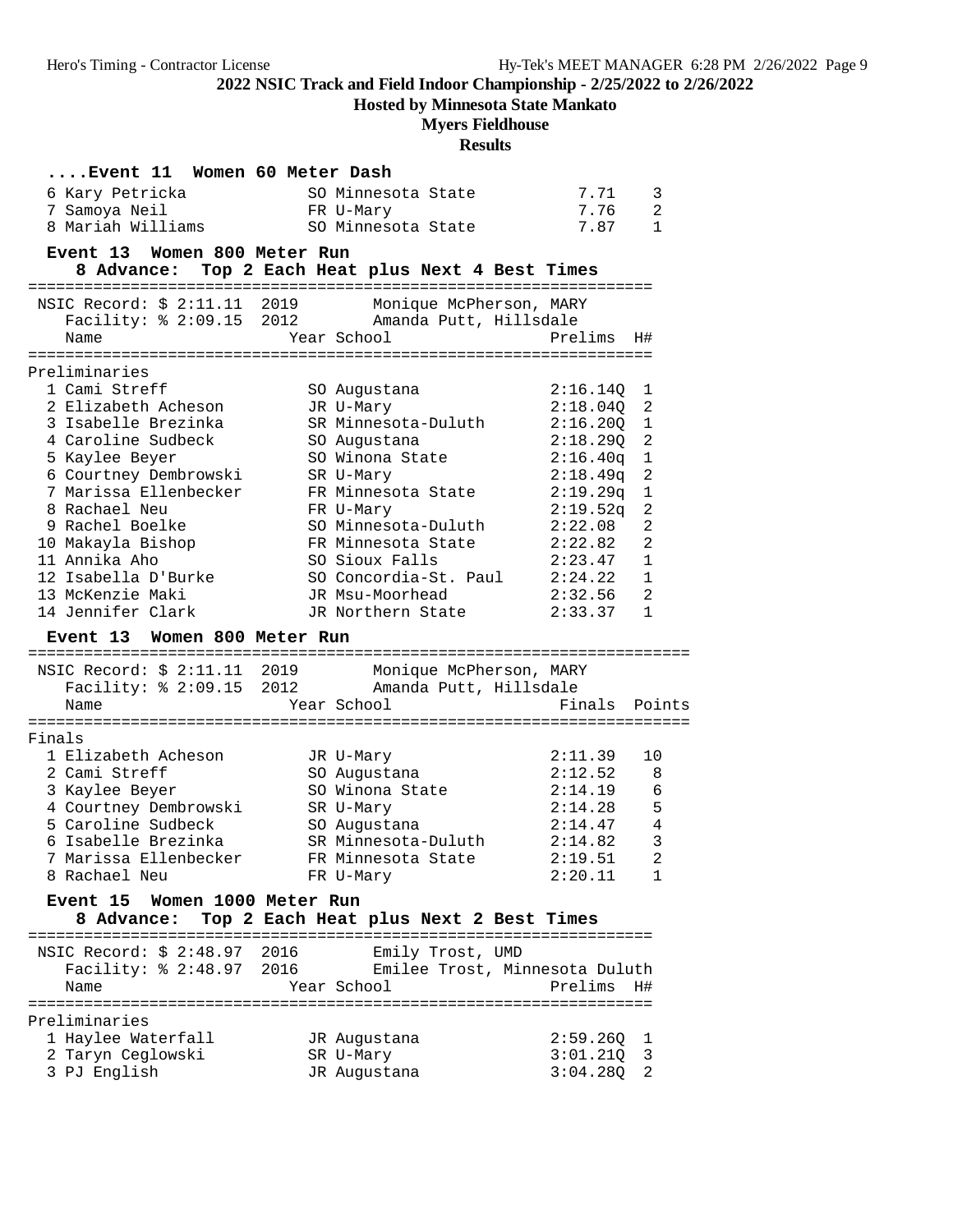**Hosted by Minnesota State Mankato**

# **Myers Fieldhouse**

| Event 15 Women 1000 Meter Run                                                                                                                                                                                                                                                                                 |                                                                                                                                                                                                                                                                                          |                                                                                                                                                                        |                                                                                                                                                                |
|---------------------------------------------------------------------------------------------------------------------------------------------------------------------------------------------------------------------------------------------------------------------------------------------------------------|------------------------------------------------------------------------------------------------------------------------------------------------------------------------------------------------------------------------------------------------------------------------------------------|------------------------------------------------------------------------------------------------------------------------------------------------------------------------|----------------------------------------------------------------------------------------------------------------------------------------------------------------|
| 4 Mia Salas<br>5 Mary Franssen<br>6 Taylor Hestekin<br>7 MaKenna Thurston<br>8 Mackenzie Gaherty<br>9 Francine Seidel<br>10 Gracie Bucher<br>11 Tianna Voigt<br>12 Alicia Murillo<br>13 Cassidy O'Meara<br>14 Skylar Bragg<br>15 Clara Welhouse<br>16 Kristine Kalthoff<br>17 Allie Rosener<br>18 Ryne Prigge | SO Augustana<br>SO Northern State<br>SR U-Mary<br>SO Minnesota State<br>JR Minnesota State<br>SO Minnesota-Duluth<br>FR Sioux Falls<br>JR Sioux Falls<br>SO Minot State<br>SO Sioux Falls<br>SO Minnesota State<br>JR St. Cloud State<br>FR U-Mary<br>SR Wayne State<br>SR Bemidji State | 2:59.34Q<br>3:03.53Q<br>3:04.480<br>2:59.95q<br>3:03.50q<br>3:04.77<br>3:04.86<br>3:04.90<br>3:05.29<br>3:05.78<br>3:05.79<br>3:10.62<br>3:10.89<br>3:12.09<br>3:12.25 | 1<br>3<br>$\overline{c}$<br>1<br>1<br>3<br>$\overline{2}$<br>$\overline{2}$<br>$\overline{a}$<br>3<br>3<br>$\overline{2}$<br>$\mathbf{1}$<br>3<br>$\mathbf{1}$ |
| Event 15 Women 1000 Meter Run                                                                                                                                                                                                                                                                                 |                                                                                                                                                                                                                                                                                          |                                                                                                                                                                        |                                                                                                                                                                |
| NSIC Record: \$ 2:48.97 2016 Emily Trost, UMD<br>Name                                                                                                                                                                                                                                                         | Facility: \$ 2:48.97 2016 Emilee Trost, Minnesota Duluth<br>Year School                                                                                                                                                                                                                  | Finals Points                                                                                                                                                          |                                                                                                                                                                |
| Finals                                                                                                                                                                                                                                                                                                        |                                                                                                                                                                                                                                                                                          |                                                                                                                                                                        |                                                                                                                                                                |
| 1 PJ English<br>2 Taylor Hestekin<br>3 Mia Salas<br>4 MaKenna Thurston<br>5 Taryn Ceglowski<br>6 Haylee Waterfall<br>7 Mary Franssen<br>8 Mackenzie Gaherty       JR Minnesota State                                                                                                                          | JR Augustana<br>SR U-Mary<br>SO Augustana<br>SO Minnesota State<br>SR U-Mary<br>JR Augustana<br>SO Northern State                                                                                                                                                                        | 2:54.48<br>2:55.91<br>2:57.82<br>2:58.01<br>2:58.86<br>2:59.58<br>3:01.68<br>3:03.53                                                                                   | 10<br>8<br>6<br>5<br>4<br>$\overline{3}$<br>$\overline{a}$<br>$\mathbf{1}$                                                                                     |
| Event 17 Women 200 Meter Dash                                                                                                                                                                                                                                                                                 | 8 Advance: Top 1 Each Heat plus Next 4 Best Times                                                                                                                                                                                                                                        |                                                                                                                                                                        |                                                                                                                                                                |
|                                                                                                                                                                                                                                                                                                               |                                                                                                                                                                                                                                                                                          |                                                                                                                                                                        |                                                                                                                                                                |
| NSIC Record: \$ 24.47<br>NSIC Record: \$ 24.22 2/26/2022  Denisha Cartwright, Minnesota St<br>Name                                                                                                                                                                                                            | Facility: \$ 23.88 2022 Kiara Parker, ASICS<br>Year School                                                                                                                                                                                                                               | Prelims                                                                                                                                                                | H#                                                                                                                                                             |
| Preliminaries                                                                                                                                                                                                                                                                                                 |                                                                                                                                                                                                                                                                                          |                                                                                                                                                                        |                                                                                                                                                                |
| 1 Denisha Cartwright<br>2 Ja'Cey Simmons<br>3 Makayla Jackson<br>4 Rose Cramer<br>5 Sherona Stewart<br>6 Brooklyn Schyvinck<br>7 Michaela Pryor                                                                                                                                                               | SO Minnesota State<br>SO Minnesota State<br>SO Minnesota State<br>SO Minnesota State<br>SR Minnesota State<br>JR Winona State<br>JR Winona State                                                                                                                                         | \$24.36Q<br>24.65Q<br>24.69Q<br>24.75Q<br>25.15q<br>25.16q<br>25.25q                                                                                                   | ı<br>2<br>4<br>3<br>4<br>3<br>$\mathbf 1$                                                                                                                      |
| 8 Robynn Rolle-Curry<br>9 Kanya Henderson<br>10 Maddy Pietz<br>11 Renea Taylor<br>12 Rose Gaye<br>13 Nyanas Kur                                                                                                                                                                                               | SO Msu-Moorhead<br>JR Sioux Falls<br>JR Winona State<br>FR Northern State<br>JR Minnesota State<br>FR Augustana                                                                                                                                                                          | 25.27q<br>25.53<br>25.54<br>25.56<br>25.59<br>25.62                                                                                                                    | $\mathbf 1$<br>$\overline{c}$<br>1<br>3<br>$\mathbf 1$<br>4                                                                                                    |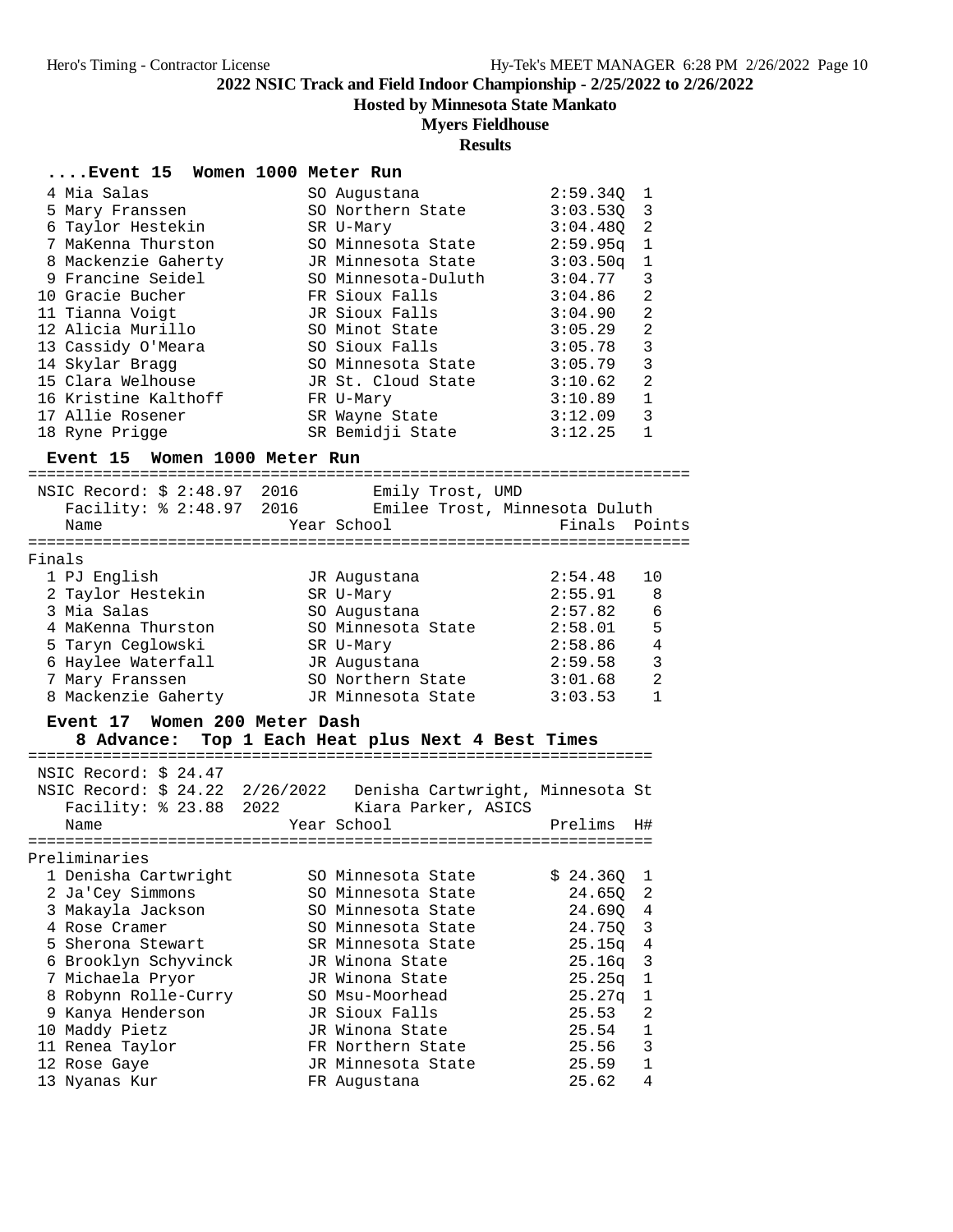**Hosted by Minnesota State Mankato**

# **Myers Fieldhouse**

|        | Event 17 Women 200 Meter Dash |                                                                      |                  |                |                         |
|--------|-------------------------------|----------------------------------------------------------------------|------------------|----------------|-------------------------|
|        | 14 Aaliyah Guy                | FR Minnesota State                                                   | 25.67            |                | 2 25.662                |
|        | 15 Maddie Stevens             | FR Upper Iowa                                                        | 25.67            |                | 3 25.667                |
|        | 16 Akela White                | FR Minnesota State                                                   | 25.74            | 2              |                         |
|        | 17 Carson Fields              | SR Minnesota State                                                   | 25.90            | 2              |                         |
|        | 18 Alaina Hall                | SO Bemidji State                                                     | 26.09            | 3              |                         |
|        | 19 Caitlyn Jones              | SO Minnesota State                                                   | 26.10            | 4              |                         |
|        | 20 Kendra Ekereke             | SO Bemidji State                                                     | 26.17            | 4              |                         |
|        | 21 Shackera Douglas           | FR Bemidji State                                                     | 26.67            | 3              |                         |
|        | 22 Lauryn Samuel              | SO Concordia-St. Paul                                                | 26.71            | 4              |                         |
|        | Event 17 Women 200 Meter Dash |                                                                      |                  |                |                         |
|        |                               |                                                                      |                  |                |                         |
|        | NSIC Record: \$ 24.47         |                                                                      |                  |                |                         |
|        |                               | NSIC Record: \$ 24.22 2/26/2022  Denisha Cartwright, Minnesota State |                  |                |                         |
|        |                               | Facility: \$ 23.88 2022 Kiara Parker, ASICS                          |                  |                |                         |
|        | Name                          | Year School                                                          | Finals           | Points         |                         |
|        |                               |                                                                      |                  |                |                         |
| Finals |                               |                                                                      |                  |                |                         |
|        | 1 Denisha Cartwright          | SO Minnesota State                                                   | 24.22\$          | 10             |                         |
|        | 2 Makayla Jackson             | SO Minnesota State                                                   | 24.54            | 8              |                         |
|        | 3 Rose Cramer                 | SO Minnesota State                                                   | 24.67            | 6              |                         |
|        | 4 Ja'Cey Simmons              | SO Minnesota State                                                   | 24.75            | 5              |                         |
|        | 5 Sherona Stewart             | SR Minnesota State                                                   | 25.01            | 4              |                         |
|        | 6 Brooklyn Schyvinck          | JR Winona State                                                      | 25.06            | 3              |                         |
|        | 7 Robynn Rolle-Curry          | SO Msu-Moorhead                                                      | 25.36            | 2              |                         |
|        | 8 Michaela Pryor              | JR Winona State                                                      | 25.79            | $\mathbf{1}$   |                         |
|        |                               |                                                                      |                  |                |                         |
|        | Event 19 Women 5000 Meter Run |                                                                      |                  |                |                         |
|        |                               |                                                                      |                  |                |                         |
|        | NSIC Record: \$ 16:27.92 2017 | Alexis Zeis, MARY                                                    |                  |                |                         |
|        |                               | Facility: % 16:07.28 2012 Rachel Patterson, Grand Valley State       |                  |                |                         |
|        | Name                          | Year School                                                          | Finals H# Points |                |                         |
|        |                               |                                                                      |                  |                |                         |
|        | 1 Lindsay Cunningham          | FR Winona State                                                      | 16:33.71         | 2              | 10                      |
|        | 2 Julia Nielsen               | JR Minnesota-Duluth                                                  | 17:14.62         | 2              | 8                       |
|        | 3 Alyssa Becker               | FR U-Mary                                                            | 17:14.79         | $\mathbf{1}$   | 6                       |
|        | 4 Cait Savey                  | SR Augustana                                                         | 17:25.19         | 2              | 5                       |
|        | 5 Megan Means                 | JR Augustana                                                         | 17:33.47         | 2              | $\overline{4}$          |
|        | 6 Megan Mooberry              | SR Northern State                                                    | 17:35.31         | 2              | $\overline{\mathbf{3}}$ |
|        | 7 Starlynn Costa              | JR U-Mary                                                            | 17:36.39         | 2              | $\overline{a}$          |
|        | 8 Lacey Feist                 | SR U-Mary                                                            | 17:37.34         | $\overline{a}$ | $\mathbf{1}$            |
|        | 9 Caitlin Cornell             | FR Minot State                                                       | 17:39.19         | 2              |                         |
|        | 10 Andrijana Fundak           | FR U-Mary                                                            | 17:46.79         | 2              |                         |
|        | 11 Alli Hendrickson           | JR Winona State                                                      | 17:51.20         | 2              |                         |
|        | 12 Abigail Jones              | JR U-Mary                                                            | 17:55.49         | $\mathbf 1$    |                         |
|        | 13 Alexandra Robran           | SR Minnesota-Duluth                                                  | 17:55.78         | 2              |                         |
|        | 14 Payton Lane                | SO Msu-Moorhead                                                      | 17:56.99         | $\mathbf 1$    |                         |
|        | 15 Megan Pickering            | FR Northern State                                                    | 18:06.54         | 2              |                         |
|        | 16 Claire Boersma             | SR Augustana                                                         | 18:07.54         | 2              |                         |
|        | 17 Rebekah Rairdon            | SR Augustana                                                         | 18:09.53         | 2              |                         |
|        | 18 Rachel Rairdon             | SR Augustana                                                         | 18:10.97         | $\mathbf 1$    |                         |
|        | 19 Ana McCabe                 | SO Augustana                                                         | 18:14.11         | 2              |                         |
|        | 20 Paulette Dominguez         | FR Minot State                                                       | 18:30.94         | 1              |                         |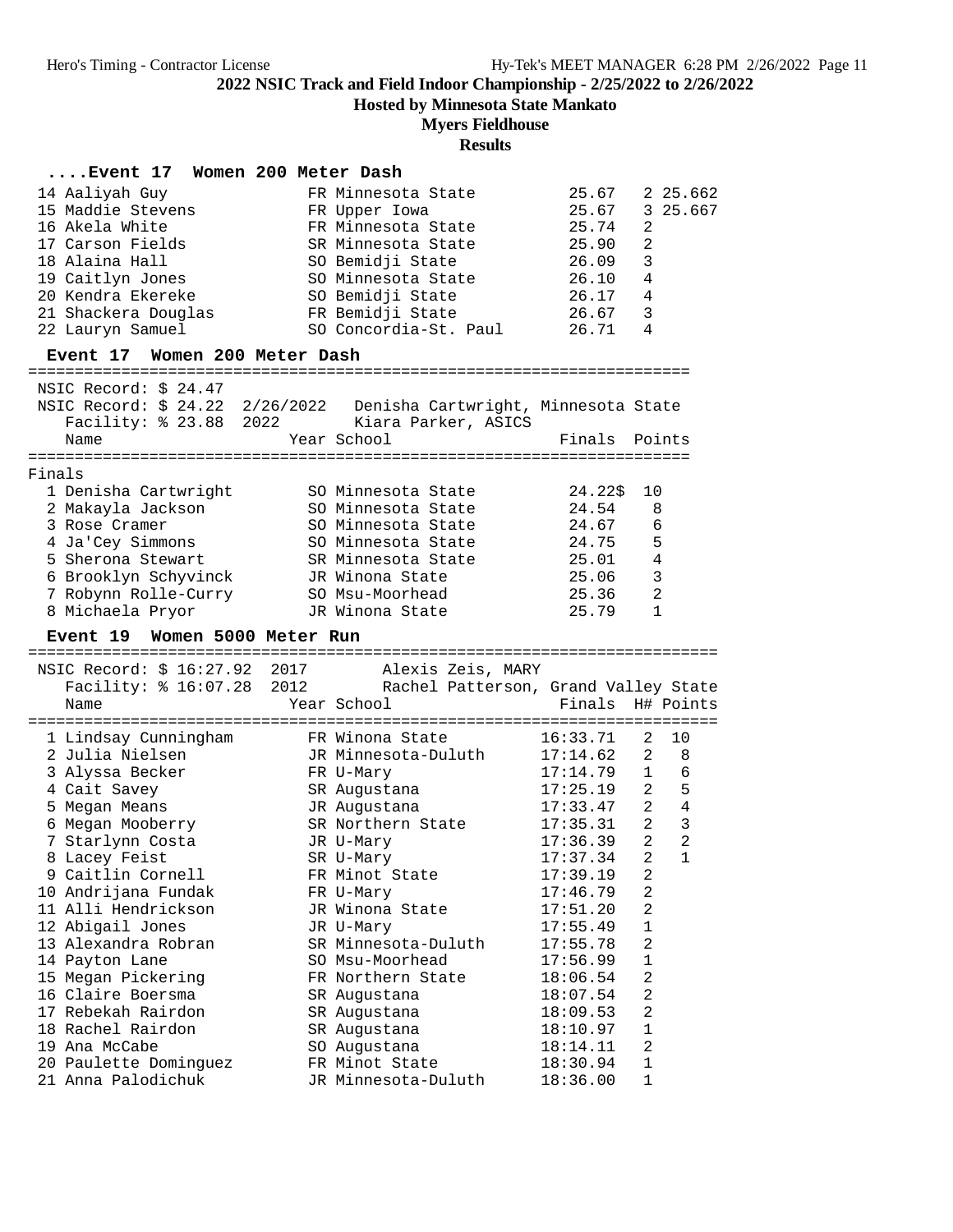**Hosted by Minnesota State Mankato**

### **Myers Fieldhouse**

### **Results**

**....Event 19 Women 5000 Meter Run** 22 Kayleigh Whipps JR Sioux Falls 18:38.90 1 23 Karlee Simmons SO Sioux Falls 18:41.19 1 24 Jessica Lutmer FR Sioux Falls 18:52.88 1 25 Ashlin Young FR Minnesota State 18:52.96 1 26 Victoria Kolbinger FR Northern State 18:54.72 1 27 Greta Freed FR St. Cloud State 19:16.14 1 28 Kenzie Hamann FR Northern State 19:34.64 1 29 Brooke Solomon SO Wayne State 19:56.61 1 **Event 21 Women 4x400 Meter Relay** ========================================================================== NSIC Record: \$ 3:47.46 2017 U-Mary J.Hammerschmidt,M.Bolibruch,N.Richards,T.Pandohie Facility: % 3:44.56 2008 , S. Illinois-Edwardsville Alrich, Ellis, Royston, Brown School **Finals** H# Points ========================================================================== 1 Winona State 3:51.40 3 10 1) Kendall Zeman JR 2) Maddy Pietz JR 3) Brooklyn Schyvinck JR 4) Shereen Vallabouy JR 2 U-Mary 3:54.43 3 8 1) Danalee Brock FR 2) Morgan Hertz SO 3) Ava Grimm JR 4) Elizabeth Acheson JR 3 Minnesota State 3:55.01 3 6 1) Rose Gaye JR 2) Rose Cramer SO 3) Emma Borowicz FR 4) Sherona Stewart SR 4 Bemidji State 3:57.09 3 5 1) Rachel Myers FR 2) Janice Cole JR 3) Maryse Mbenoun SR 4) Abby Syverson SO 5 Augustana 3:58.48 3 4 1) Ella Heinitz FR 2) Cami Streff SO 3) Noa Marteau FR 4) Caroline Sudbeck SO 6 Minnesota-Duluth 4:01.21 2 3 1) Rachel Boelke SO 2) Megan Gilles SO 3) Savannah Schley FR 4) Isabelle Brezinka SR 7 Concordia-St. Paul 4:02.73 2 2 1) Cece Lewis SO 2) Christabelle Mulcahy SR 3) Isabella D'Burke SO 4) Sydney Jackson FR 8 St. Cloud State 4:02.95 2 1 1) Cassidy Lackovic JR 2) Brooklyn Brouse FR 3) Makaylin Christenson FR 4) Marianna Guerra-Reese FR 9 SW Minnesota St. 4:03.97 2 1) Sierra Clifford FR 2) Leah Tietjens FR 3) Brycelyn Hanson FR 4) Isatu Shirek SO 10 Northern State 4:04.26 2 1) Isabel Kinzer SR 2) Shanice Burrell SR 3) Makenna Larson FR 4) Renea Taylor FR 11 Sioux Falls 4:07.32 1 1) Emma Kenkel JR 2) Olivia Baumberger FR 3) Cassidy O'Meara SO 4) Tianna Voigt JR 12 Upper Iowa 4:08.71 1 1) Zakaria Fuller JR 2) Maddie Stevens FR 3) Jade Martin JR 1988 (2011) 4 Brianna Crouch SR 13 Msu-Moorhead 4:09.00 1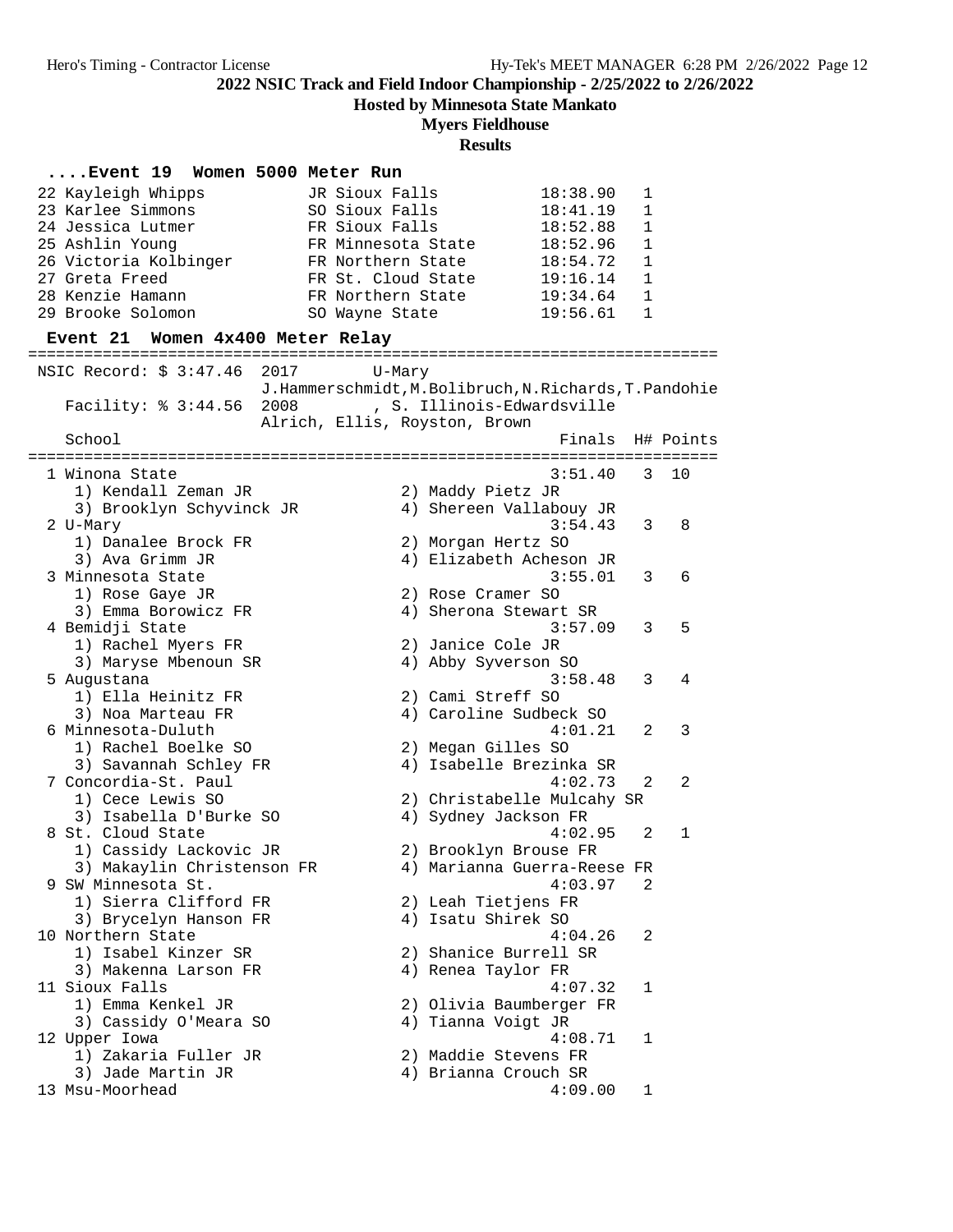**....Event 21 Women 4x400 Meter Relay**

**2022 NSIC Track and Field Indoor Championship - 2/25/2022 to 2/26/2022**

**Hosted by Minnesota State Mankato**

### **Myers Fieldhouse**

**Results**

 1) Robynn Rolle-Curry SO 2) McKenzie Maki JR 3) Sophia Sowada JR 4) Tessa Schroeder JR 14 Wayne State 4:10.43 1 1) Emily Erickson FR 2) Sarah Cotton SO 3) Lauryn Hoffman FR 4) Kevona Brown FR **Event 23 Women Distance Medley** ======================================================================= NSIC Record: \$ 11:51.62 2020 Augustana, AUGIE C Rahn, M Beckius, E Tromp, P English Facility: % 11:23.35 2012 , Grand Valley State Graney, Hess, Galasso, Patterson School Finals Points Points Points Points Points Points Points Points Points Points Points Points Points Points Points Points Points Points Points Points Points Points Points Points Points Points Points Points Points Point ======================================================================= 1 Augustana 11:57.90 10 1) Cami Streff SO 2) Kaitlyn Mulder JR 3) Caroline Sudbeck SO 4) Nicolette Schmidt JR 2 Minnesota State 12:01.20 8 1) MaKenna Thurston SO 2) Emma Borowicz FR 3) Makayla Bishop FR 4) Amanda Montplaisir JR 3 Minnesota-Duluth 12:01.58 6 1) Morgan Radel SR 2) Rachel Boelke SO 3) Isabelle Brezinka SR (4) Josie Bond FR 4 U-Mary 12:02.72 5 1) Kristine Kalthoff FR 2) Morgan Hertz SO 3) Courtney Dembrowski SR 4) Reid Shiland JR 5 Sioux Falls 12:06.02 4 1) Khot Juac FR 2) Emma Kenkel JR 3) Cassidy O'Meara SO 4) Morgan Gehl FR 6 Northern State 12:29.76 3 1) Mary Franssen SO 2) Jennifer Clark JR 3) Isabel Kinzer SR 4) Megan Pickering FR 7 Minot State 12:33.35 2 1) Alicia Murillo SO 2) Sidra Sadowsky FR 3) Emily Hansen FR 4) Caitlin Cornell FR 8 St. Cloud State 12:42.43 1 1) Clara Welhouse JR 2) Cassidy Lackovic JR 3) Allie Butte FR 4) Greta Freed FR 9 Bemidji State 12:42.44 1) Ryne Prigge SR 2) Skyler Tillery FR 3) Abby Syverson SO 4) Mary Goodwin SO 10 Winona State 12:52.29 1) Sophia Taarud FR 2) Lainey Lipschultz FR 3) Sylvia Hansen FR 4) Rachel Hoffman SO 11 Wayne State 12:56.64 1) Allie Rosener SR 2) Sarah Cotton SO 3) Alison Stineman SO 4) Kelsey Larsen SO 12 Msu-Moorhead 13:25.46 1) Grace Dorsher FR 2) Sophia Sowada JR 3) McKenzie Maki JR 4) Aislin Anderson SO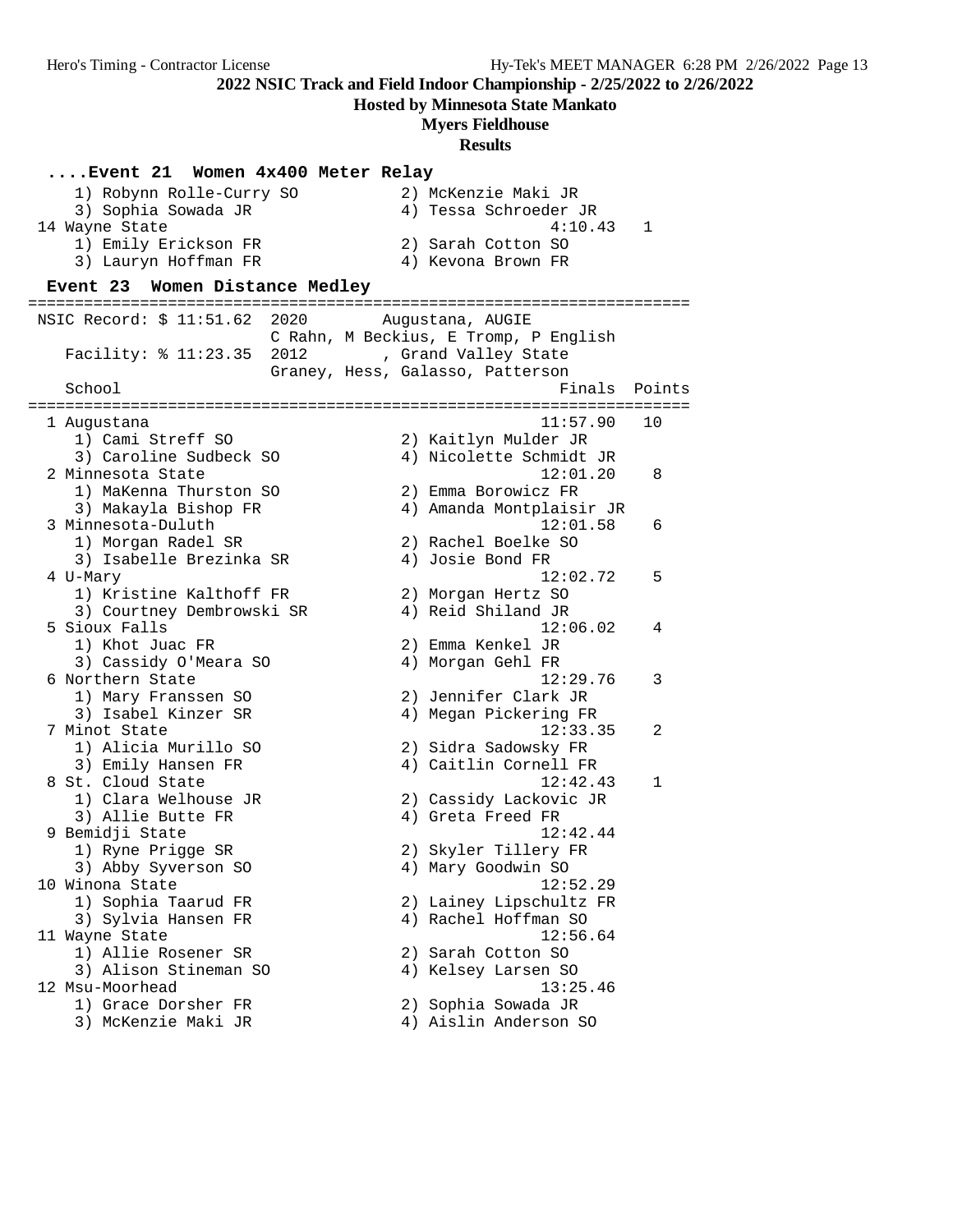# **Hosted by Minnesota State Mankato**

# **Myers Fieldhouse**

## **Results**

### **Event 25 Women High Jump**

|                                                                                                                                                                                                                                                                                                                                                                                                                                                                                   |  | NSIC Record: \$ 1.78m  2/25/2022  Arika Robinson, Concordia-St. Pa<br>Facility: \$ 1.86m 2012 Babara Szabo, Western State |        |                |   |
|-----------------------------------------------------------------------------------------------------------------------------------------------------------------------------------------------------------------------------------------------------------------------------------------------------------------------------------------------------------------------------------------------------------------------------------------------------------------------------------|--|---------------------------------------------------------------------------------------------------------------------------|--------|----------------|---|
| Year School<br>Name                                                                                                                                                                                                                                                                                                                                                                                                                                                               |  |                                                                                                                           | Finals | Points         |   |
|                                                                                                                                                                                                                                                                                                                                                                                                                                                                                   |  |                                                                                                                           |        |                |   |
| 1.51 1.56 1.61 1.64 1.67 1.70 1.73 1.78 1.83<br>--- --- --- 0 XO 0 0 0 XXX                                                                                                                                                                                                                                                                                                                                                                                                        |  | 1 Arika Robinson           JR Concordia-St. Paul       1.78m\$                                                            |        | $5 - 10.00$ 10 |   |
| 2 Emily Swanson No FR Sioux Falls<br>1.51 1.56 1.61 1.64 1.67 1.70 1.73                                                                                                                                                                                                                                                                                                                                                                                                           |  |                                                                                                                           | 1.70m  | $5 - 07.00$    | 8 |
| 0 XO O XO XO XXO XXX                                                                                                                                                                                                                                                                                                                                                                                                                                                              |  |                                                                                                                           |        |                |   |
|                                                                                                                                                                                                                                                                                                                                                                                                                                                                                   |  | 3 Rachel Schumacher SR Msu-Moorhead 1.67m                                                                                 |        | $5 - 05.75$    | 6 |
| 1.51 1.56 1.61 1.64 1.67 1.70<br>--- 0 0 0 0 XXX                                                                                                                                                                                                                                                                                                                                                                                                                                  |  |                                                                                                                           |        |                |   |
|                                                                                                                                                                                                                                                                                                                                                                                                                                                                                   |  | 4 Taylor Elliott SR Minnesota State 1.67m                                                                                 |        | $5 - 05.75$    | 5 |
| 1.51 1.56 1.61 1.64 1.67 1.70<br>--- 0 0 XXO 0 XXX                                                                                                                                                                                                                                                                                                                                                                                                                                |  |                                                                                                                           |        |                |   |
|                                                                                                                                                                                                                                                                                                                                                                                                                                                                                   |  | 5 Zoe Stone                 JR Minnesota State           1.67m                                                            |        | $5 - 05.75$    | 4 |
| 1.51 1.56 1.61 1.64 1.67 1.70<br>--- 0 0 XXO XO XXX                                                                                                                                                                                                                                                                                                                                                                                                                               |  |                                                                                                                           |        |                |   |
| 6 D'Andra Morris SR U-Mary                                                                                                                                                                                                                                                                                                                                                                                                                                                        |  |                                                                                                                           | 1.64m  | $5 - 04.50$    | 3 |
| 1.51 1.56 1.61 1.64 1.67                                                                                                                                                                                                                                                                                                                                                                                                                                                          |  |                                                                                                                           |        |                |   |
| $\begin{tabular}{lllllllll} - & - & \multicolumn{3}{l}{} & \multicolumn{3}{l}{} & \multicolumn{3}{l}{} & \multicolumn{3}{l}{} & \multicolumn{3}{l}{} & \multicolumn{3}{l}{} & \multicolumn{3}{l}{} & \multicolumn{3}{l}{} & \multicolumn{3}{l}{} & \multicolumn{3}{l}{} & \multicolumn{3}{l}{} & \multicolumn{3}{l}{} & \multicolumn{3}{l}{} & \multicolumn{3}{l}{} & \multicolumn{3}{l}{} & \multicolumn{3}{l}{} & \multicolumn{3}{l}{} & \multicolumn{3}{l}{} & \multicolumn{3$ |  |                                                                                                                           |        |                |   |
| 7 Ella Paaverud                                                                                                                                                                                                                                                                                                                                                                                                                                                                   |  | SO Concordia-St. Paul 1.64m                                                                                               |        | $5 - 04.50$    | 1 |
| 1.51 1.56 1.61 1.64 1.67                                                                                                                                                                                                                                                                                                                                                                                                                                                          |  |                                                                                                                           |        |                |   |
| --- 0 0 XO XXX                                                                                                                                                                                                                                                                                                                                                                                                                                                                    |  |                                                                                                                           |        |                |   |
| 7 Mearah Miedema                                                                                                                                                                                                                                                                                                                                                                                                                                                                  |  | SR Augustana                                                                                                              | 1.64m  | $5 - 04.50$    | 1 |
| 1.51 1.56 1.61 1.64 1.67                                                                                                                                                                                                                                                                                                                                                                                                                                                          |  |                                                                                                                           |        |                |   |
| --- 0 0 XO XXX                                                                                                                                                                                                                                                                                                                                                                                                                                                                    |  |                                                                                                                           |        |                |   |
| 7 Madison Rizner (JR Winona State                                                                                                                                                                                                                                                                                                                                                                                                                                                 |  |                                                                                                                           | 1.64m  | $5 - 04.50$    | 1 |
| 1.51 1.56 1.61 1.64 1.67                                                                                                                                                                                                                                                                                                                                                                                                                                                          |  |                                                                                                                           |        |                |   |
| O O O XO XXX                                                                                                                                                                                                                                                                                                                                                                                                                                                                      |  |                                                                                                                           |        |                |   |
| 10 Abbi Webb FR Sioux Falls                                                                                                                                                                                                                                                                                                                                                                                                                                                       |  |                                                                                                                           | 1.64m  | $5 - 04.50$    |   |
| 1.51 1.56 1.61 1.64 1.67                                                                                                                                                                                                                                                                                                                                                                                                                                                          |  |                                                                                                                           |        |                |   |
| O XO O XO XXX                                                                                                                                                                                                                                                                                                                                                                                                                                                                     |  |                                                                                                                           |        | $5 - 03.25$    |   |
| 11 Tava Berg<br>1.51 1.56 1.61 1.64                                                                                                                                                                                                                                                                                                                                                                                                                                               |  | JR Northern State 1.61m                                                                                                   |        |                |   |
| O O O XXX                                                                                                                                                                                                                                                                                                                                                                                                                                                                         |  |                                                                                                                           |        |                |   |
| 12 Kaylee Olson                                                                                                                                                                                                                                                                                                                                                                                                                                                                   |  | SO Winona State                                                                                                           | 1.61m  | $5 - 03.25$    |   |
| 1.51 1.56 1.61 1.64                                                                                                                                                                                                                                                                                                                                                                                                                                                               |  |                                                                                                                           |        |                |   |
| O XO<br>O XXX                                                                                                                                                                                                                                                                                                                                                                                                                                                                     |  |                                                                                                                           |        |                |   |
| 13 Emily Jones                                                                                                                                                                                                                                                                                                                                                                                                                                                                    |  | FR Minnesota-Duluth                                                                                                       | 1.61m  | $5 - 03.25$    |   |
| 1.51 1.56 1.61 1.64                                                                                                                                                                                                                                                                                                                                                                                                                                                               |  |                                                                                                                           |        |                |   |
| XO<br>$\circ$<br>XO<br>XXX                                                                                                                                                                                                                                                                                                                                                                                                                                                        |  |                                                                                                                           |        |                |   |
| 13 Julia Rowles                                                                                                                                                                                                                                                                                                                                                                                                                                                                   |  | SO St. Cloud State                                                                                                        | 1.61m  | $5 - 03.25$    |   |
| 1.51 1.56 1.61 1.64                                                                                                                                                                                                                                                                                                                                                                                                                                                               |  |                                                                                                                           |        |                |   |
| O<br>XO<br>XO<br>XXX                                                                                                                                                                                                                                                                                                                                                                                                                                                              |  |                                                                                                                           |        |                |   |
| 15 Antonia Genet                                                                                                                                                                                                                                                                                                                                                                                                                                                                  |  | SO U-Mary                                                                                                                 | 1.61m  | $5 - 03.25$    |   |
| 1.51 1.56 1.61 1.64                                                                                                                                                                                                                                                                                                                                                                                                                                                               |  |                                                                                                                           |        |                |   |
| O XXO<br>$---$<br>XXX                                                                                                                                                                                                                                                                                                                                                                                                                                                             |  |                                                                                                                           |        |                |   |
| 16 Ashley Cridlebaugh                                                                                                                                                                                                                                                                                                                                                                                                                                                             |  | FR Minnesota State                                                                                                        | 1.56m  | $5 - 01.25$    |   |
| 1.51 1.56 1.61                                                                                                                                                                                                                                                                                                                                                                                                                                                                    |  |                                                                                                                           |        |                |   |
| O XXX<br>$\circ$                                                                                                                                                                                                                                                                                                                                                                                                                                                                  |  |                                                                                                                           |        |                |   |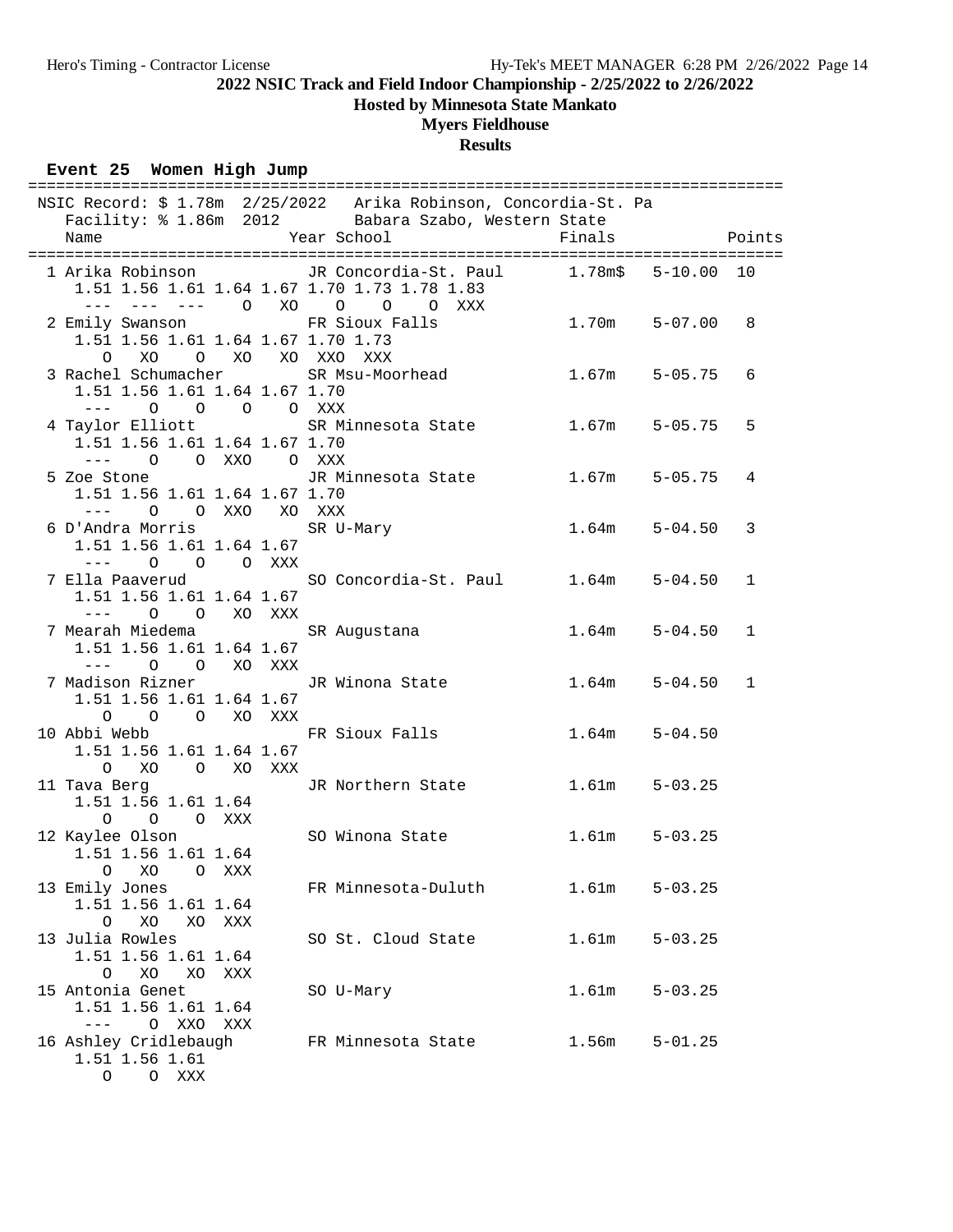### **Hosted by Minnesota State Mankato**

### **Myers Fieldhouse**

#### **Results**

| Event 25 Women High Jump                                 |                     |                   |             |
|----------------------------------------------------------|---------------------|-------------------|-------------|
| 16 Leah Tietjens<br>1.51 1.56 1.61<br>O O XXX            | FR SW Minnesota St. | $1.56m$ $5-01.25$ |             |
| 16 Caitlin Pritchett<br>1.51 1.56 1.61<br>O O XXX        | JR Msu-Moorhead     | 1.56m             | $5 - 01.25$ |
| 16 Toryn Richards<br>1.51 1.56 1.61<br>$\Omega$<br>O XXX | FR Minnesota State  | 1.56m             | $5 - 01.25$ |
| 16 Jordan Tschumperlin<br>1.51 1.56 1.61<br>O O XXX      | FR Northern State   | 1.56m             | $5 - 01.25$ |
| 16 Jasmine Mlejnek<br>1.51 1.56 1.61<br>O O XXX          | SO Minnesota State  | 1.56m             | $5 - 01.25$ |
| 22 Natalie Fultz<br>1.51 1.56 1.61<br>O XO XXX           | SO Bemidji State    | 1.56m             | $5 - 01.25$ |
| 22 Teya Langston<br>1.51 1.56 1.61<br>--- xo xxx         | SR Minnesota State  | $1.56m$ $5-01.25$ |             |
| 24 Samantha Sunnarborg<br>1.51 1.56<br>XO XXX            | SO Minnesota State  | 1.51m             | $4 - 11.50$ |
| 24 Rainbow Stands<br>1.51 1.56<br>XO XXX                 | FR SW Minnesota St. | $1.51m$ $4-11.50$ |             |
| 24 Olivia Solis<br>1.51 1.56<br>XO XXX                   | FR Minnesota State  | $1.51m$ $4-11.50$ |             |
| -- Avery Bartunek<br>1.51<br>XXX                         | FR Sioux Falls      | NH                |             |
| -- Stella Anderson<br>1.51<br>XXX                        | FR SW Minnesota St. | NH                |             |
| -- Lauren Preiner<br>1.51<br>XXX                         | FR Minnesota State  | NH                |             |

### **Event 27 Women Pole Vault**

================================================================================= NSIC Record: \$ 4.32m 2017 Courtney Crandall, USF Facility: % 4.32m 2017 Courtney Crandall, Universityof SiouxFalls Name  $Year School$  Finals Points ================================================================================= 1 Paige Hickson FR Minnesota State 3.81m 12-06.00 10 Jump Off 2.96 3.11 3.26 3.41 3.56 3.71 3.81 3.91 --- --- --- O O XO O XXX 2 Ashley Hokanson FR Msu-Moorhead 3.81m 12-06.00 8 Jump Off 2.96 3.11 3.26 3.41 3.56 3.71 3.81 3.91 --- --- --- --- XO O O XXX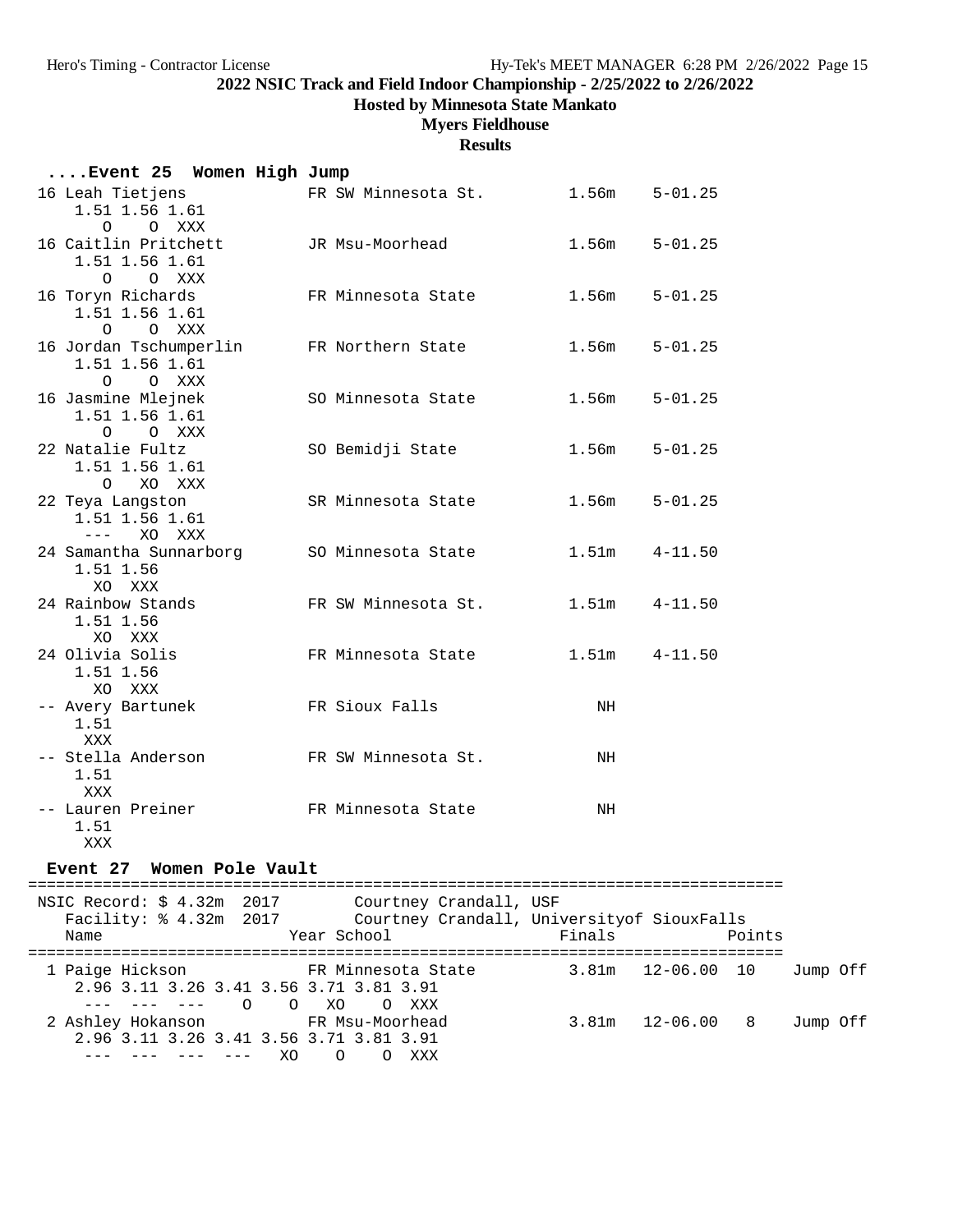O XXX

**2022 NSIC Track and Field Indoor Championship - 2/25/2022 to 2/26/2022**

**Hosted by Minnesota State Mankato**

# **Myers Fieldhouse**

| Event 27 Women Pole Vault                                                                                                                                                                                                                                                                                                                                                                                                                              |              |                                        |       |                    |      |
|--------------------------------------------------------------------------------------------------------------------------------------------------------------------------------------------------------------------------------------------------------------------------------------------------------------------------------------------------------------------------------------------------------------------------------------------------------|--------------|----------------------------------------|-------|--------------------|------|
| 3 Kealy Hill<br>2.96 3.11 3.26 3.41 3.56 3.71 3.81<br>$\frac{1}{2} \frac{1}{2} \frac{1}{2} \frac{1}{2} \frac{1}{2} \frac{1}{2} \frac{1}{2} \frac{1}{2} \frac{1}{2} \frac{1}{2} \frac{1}{2} \frac{1}{2} \frac{1}{2} \frac{1}{2} \frac{1}{2} \frac{1}{2} \frac{1}{2} \frac{1}{2} \frac{1}{2} \frac{1}{2} \frac{1}{2} \frac{1}{2} \frac{1}{2} \frac{1}{2} \frac{1}{2} \frac{1}{2} \frac{1}{2} \frac{1}{2} \frac{1}{2} \frac{1}{2} \frac{1}{2} \frac{$     | $0$ 0 $X0$ 0 | JR Northern State<br>XO XXX            | 3.71m | $12 - 02.00$       | 6    |
| 4 Paige Bauer<br>2.96 3.11 3.26 3.41 3.56 3.71 3.81<br>$- - - -$<br>$\qquad \qquad - -$                                                                                                                                                                                                                                                                                                                                                                | O XXO O      | FR Minnesota State<br>XO XXX           | 3.71m | $12 - 02.00$       | 5    |
| 5 Addie Schipper<br>2.96 3.11 3.26 3.41 3.56 3.71 3.81<br>$\frac{1}{2} \frac{1}{2} \frac{1}{2} \frac{1}{2} \frac{1}{2} \frac{1}{2} \frac{1}{2} \frac{1}{2} \frac{1}{2} \frac{1}{2} \frac{1}{2} \frac{1}{2} \frac{1}{2} \frac{1}{2} \frac{1}{2} \frac{1}{2} \frac{1}{2} \frac{1}{2} \frac{1}{2} \frac{1}{2} \frac{1}{2} \frac{1}{2} \frac{1}{2} \frac{1}{2} \frac{1}{2} \frac{1}{2} \frac{1}{2} \frac{1}{2} \frac{1}{2} \frac{1}{2} \frac{1}{2} \frac{$ |              | JR Minnesota State<br>0 0 XO 0 XXO XXX | 3.71m | $12 - 02.00$       | 4    |
| 6 Christine Dennison<br>2.96 3.11 3.26 3.41 3.56 3.71                                                                                                                                                                                                                                                                                                                                                                                                  |              | JR Minnesota State<br>XXO XXX          | 3.56m | $11 - 08.00$       | 3    |
| 7 Sofia Dodge<br>2.96 3.11 3.26 3.41 3.56<br>XXO<br>$----$                                                                                                                                                                                                                                                                                                                                                                                             | XO XXO XXX   | SO Concordia-St. Paul 3.41m            |       | $11 - 02.25$       | 2    |
| 8 Anna Schmidt<br>2.96 3.11 3.26 3.41<br>$\circ$<br>O XXX<br>$\circ$                                                                                                                                                                                                                                                                                                                                                                                   |              | FR Augustana                           | 3.26m | $10 - 08.25$       | 0.33 |
| 8 Shealyn Tom<br>2.96 3.11 3.26 3.41<br>$\circ$<br>O O XXX                                                                                                                                                                                                                                                                                                                                                                                             |              | FR SW Minnesota St.                    | 3.26m | $10 - 08.25$       | 0.33 |
| 8 Anastasia Klein<br>2.96 3.11 3.26 3.41<br>$\circ$<br>O O XXX                                                                                                                                                                                                                                                                                                                                                                                         |              | JR Bemidji State                       | 3.26m | $10 - 08.25$       | 0.33 |
| 11 Kenzee Danielson<br>2.96 3.11 3.26 3.41<br>O XXO<br>$\frac{1}{2} \frac{1}{2} \frac{1}{2} \frac{1}{2} \frac{1}{2} \frac{1}{2} \frac{1}{2} \frac{1}{2} \frac{1}{2} \frac{1}{2} \frac{1}{2} \frac{1}{2} \frac{1}{2} \frac{1}{2} \frac{1}{2} \frac{1}{2} \frac{1}{2} \frac{1}{2} \frac{1}{2} \frac{1}{2} \frac{1}{2} \frac{1}{2} \frac{1}{2} \frac{1}{2} \frac{1}{2} \frac{1}{2} \frac{1}{2} \frac{1}{2} \frac{1}{2} \frac{1}{2} \frac{1}{2} \frac{$    | XXX          | FR Northern State                      | 3.26m | $10 - 08.25$       |      |
| 12 Megan Judge<br>2.96 3.11 3.26<br>$\circ$<br>O XXX                                                                                                                                                                                                                                                                                                                                                                                                   |              | SO Bemidji State                       | 3.11m | $10 - 02.50$       |      |
| 12 Toryn Richards<br>2.96 3.11 3.26<br>$\frac{1}{2} \frac{1}{2} \frac{1}{2} \frac{1}{2} \frac{1}{2} \frac{1}{2} \frac{1}{2} \frac{1}{2} \frac{1}{2} \frac{1}{2} \frac{1}{2} \frac{1}{2} \frac{1}{2} \frac{1}{2} \frac{1}{2} \frac{1}{2} \frac{1}{2} \frac{1}{2} \frac{1}{2} \frac{1}{2} \frac{1}{2} \frac{1}{2} \frac{1}{2} \frac{1}{2} \frac{1}{2} \frac{1}{2} \frac{1}{2} \frac{1}{2} \frac{1}{2} \frac{1}{2} \frac{1}{2} \frac{$<br>O XXX           |              | FR Minnesota State                     | 3.11m | $10 - 02.50$       |      |
| 12 Sydney Bahls<br>2.96 3.11 3.26<br>$\circ$<br>O XXX                                                                                                                                                                                                                                                                                                                                                                                                  |              | JR Msu-Moorhead                        | 3.11m | $10 - 02.50$       |      |
| 12 Micah Zaemisch<br>2.96 3.11 3.26<br>$\frac{1}{2} \frac{1}{2} \frac{1}{2} \frac{1}{2} \frac{1}{2} \frac{1}{2} \frac{1}{2} \frac{1}{2} \frac{1}{2} \frac{1}{2} \frac{1}{2} \frac{1}{2} \frac{1}{2} \frac{1}{2} \frac{1}{2} \frac{1}{2} \frac{1}{2} \frac{1}{2} \frac{1}{2} \frac{1}{2} \frac{1}{2} \frac{1}{2} \frac{1}{2} \frac{1}{2} \frac{1}{2} \frac{1}{2} \frac{1}{2} \frac{1}{2} \frac{1}{2} \frac{1}{2} \frac{1}{2} \frac{$<br>O XXX           |              | FR Minnesota State                     | 3.11m | $10 - 02.50$       |      |
| 12 Logan Kuskie<br>2.96 3.11 3.26<br>$\circ$<br>O XXX                                                                                                                                                                                                                                                                                                                                                                                                  |              | FR Minnesota State                     |       | $3.11m$ $10-02.50$ |      |
| 17 Madyson Johnstone<br>2.96 3.11 3.26<br>XXO O XXX                                                                                                                                                                                                                                                                                                                                                                                                    |              | FR Minnesota State                     | 3.11m | $10 - 02.50$       |      |
| 18 Olivia Olson<br>2.96 3.11<br>O XXX                                                                                                                                                                                                                                                                                                                                                                                                                  |              | FR Bemidji State                       | 2.96m | $9 - 08.50$        |      |
| 18 McKenna Comstock<br>2.96 3.11<br>O XXX                                                                                                                                                                                                                                                                                                                                                                                                              |              | FR Sioux Falls                         | 2.96m | $9 - 08.50$        |      |
| 18 Sabrina Segar<br>2.96 3.11                                                                                                                                                                                                                                                                                                                                                                                                                          |              | FR Minnesota-Duluth                    | 2.96m | $9 - 08.50$        |      |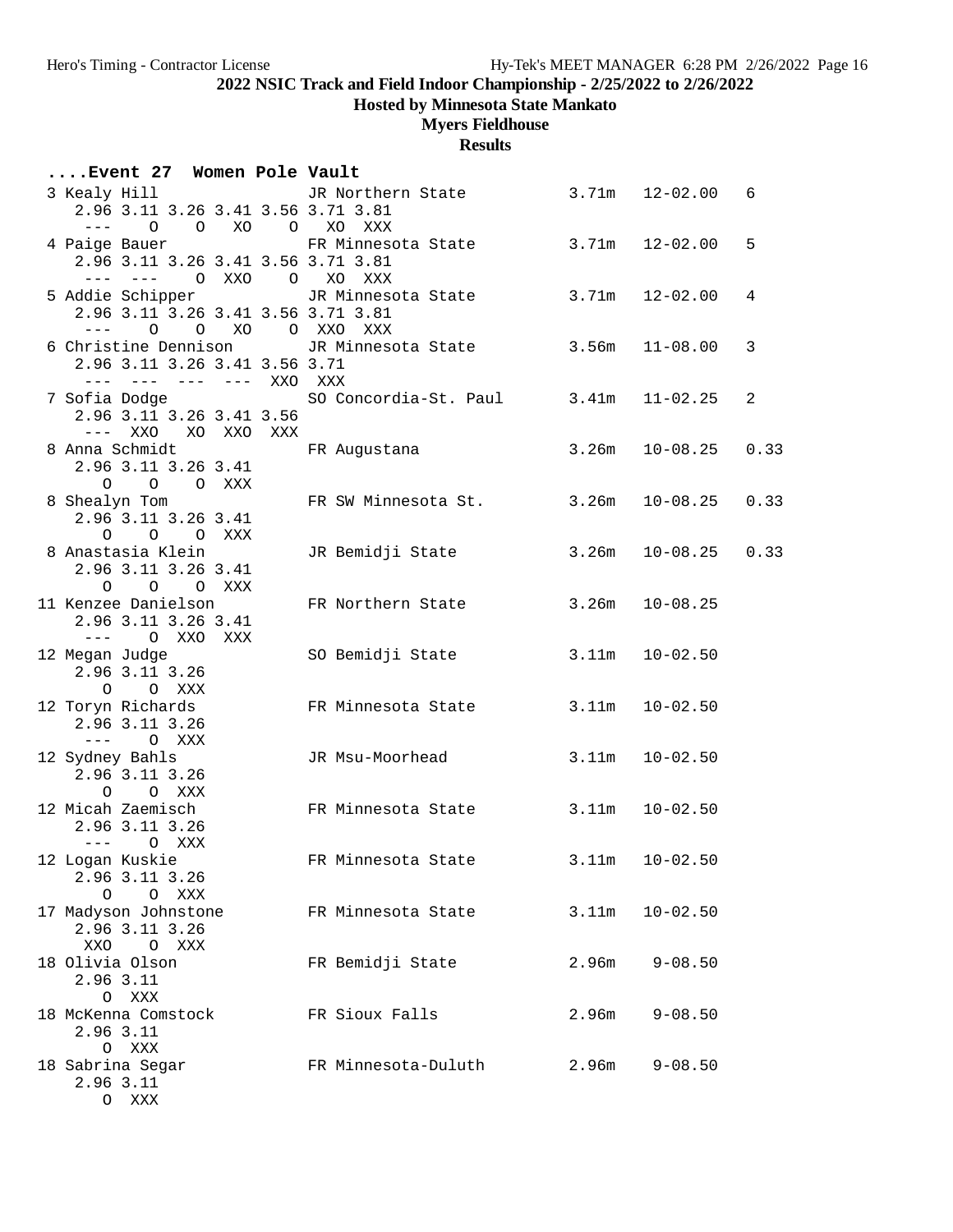# **Hosted by Minnesota State Mankato**

# **Myers Fieldhouse**

### **Results**

### **....Event 27 Women Pole Vault**

| 18 Ashley Lawrence<br>2.96 3.11<br>XXX<br>$\circ$ | SO Minnesota-Duluth   | 2.96m | $9 - 08.50$ |
|---------------------------------------------------|-----------------------|-------|-------------|
| 22 Eden Worden<br>2.96 3.11<br>XO XXX             | SO Minnesota-Duluth   | 2.96m | $9 - 08.50$ |
| -- MaKenzie Adams<br>2.96<br>XXX                  | FR Sioux Falls        | NH    |             |
| -- Greta Snaza<br>2.96<br>XXX                     | FR Sioux Falls        | NH    |             |
| -- Callie Reintsma<br>2.96<br>XXX                 | FR Concordia-St. Paul | ΝH    |             |
| -- Makenna Glanzer<br>2.96<br>XXX                 | FR SW Minnesota St.   | NH    |             |

### **Event 29 Women Long Jump**

| NSIC Record: \$ 6.04m 2/25/2022 Makayla Jackson, Minnesota State<br>Facility: % 6.26m 2012 Jillisa Grant, New Mexico Highlands |       |                    |                |              |
|--------------------------------------------------------------------------------------------------------------------------------|-------|--------------------|----------------|--------------|
| Year School<br><b>Example 19</b> Finals<br>Name                                                                                |       | H# Points          |                |              |
| 1 Makayla Jackson SO Minnesota State 6.04m\$ 19-09.75 2 10<br>FOUL 5.90m 6.04m 5.99m 5.81m 5.96m                               |       |                    |                |              |
|                                                                                                                                |       |                    |                | 8            |
| 3 Arianna Passeri<br>JR U-Mary<br>5.69m 5.79m 5.86m 5.77m 5.89m FOUL                                                           | 5.89m | $19 - 04.00$ 2     |                | 6            |
|                                                                                                                                | 5.88m | 19-03.50 2         |                | 5            |
| 5 Samoya Neil Party FR U-Mary<br>5.79m 5.88m 5.79m 5.75m 5.52m 5.83m                                                           | 5.88m | 19-03.50           | 2              | 4            |
| 6 Faith Lubner<br>SR St. Cloud State<br>5.80m 5.66m 5.35m FOUL FOUL 5.37m                                                      | 5.80m | $19 - 00.50$ 2     |                | 3            |
| 7 Krishona Juliana         FR Northern State<br>5.57m FOUL 5.28m 5.35m 5.67m 5.42m                                             | 5.67m | $18 - 07.25$ 2     |                | 2            |
| 8 Kylee Sallee FR Augustana<br>5.56m FOUL FOUL FOUL FOUL 5.31m                                                                 | 5.56m | $18 - 03.00$ 1     |                | $\mathbf{1}$ |
| 9 Parker Buske<br>SO St. Cloud State<br>5.50m FOUL 5.51m 5.40m 5.51m 5.44m                                                     | 5.51m | 18-01.00           | $\mathfrak{D}$ |              |
| 10 Taylor Weidner SO U-Mary<br>$5.25m$ $5.47m$ $5.23m$                                                                         | 5.47m | $17 - 11.50$ 1     |                |              |
| 11 Kaylee Olson SO Winona State<br>5.12m 5.38m 5.43m                                                                           | 5.43m | $17 - 09.75$ 1     |                |              |
| 12 Mariah Williams 60 Minnesota State<br>FOUL 5.43m 5.37m                                                                      | 5.43m | 17-09.75           | 2              |              |
| FR Sioux Falls<br>13 Olivia Baumberger<br>FOUL 5.02m 5.42m                                                                     |       | 5.42m  17-09.50  1 |                |              |
| 14 Stella Neophytou FR Minnesota State<br>5.33m FOUL 5.37m                                                                     |       | $5.37m$ $17-07.50$ | 2              |              |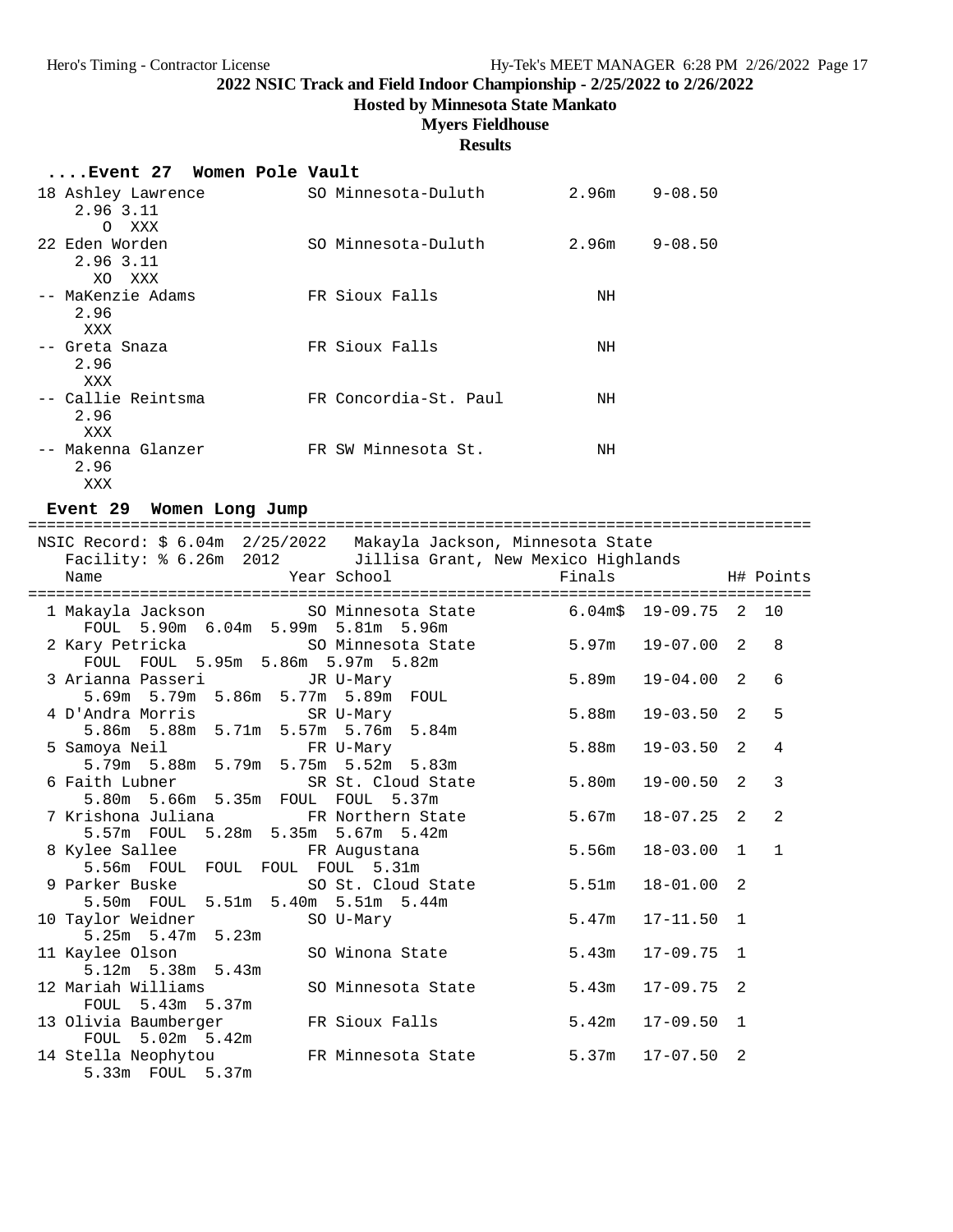**Hosted by Minnesota State Mankato**

#### **Myers Fieldhouse**

### **Results**

| Event 29 Women Long Jump |  |  |  |  |  |
|--------------------------|--|--|--|--|--|
|--------------------------|--|--|--|--|--|

| 15 Molly Kahl           | FR Minnesota State | 5.33m | $17 - 06.00$ 1 |  |
|-------------------------|--------------------|-------|----------------|--|
| 5.33m FOUL FOUL         |                    |       |                |  |
| 16 Natalie Meyers       | JR Sioux Falls     | 5.31m | $17 - 05.25$ 1 |  |
| 5.20m 5.00m 5.31m       |                    |       |                |  |
| 17 Trinity Moore        | FR Minnesota State | 5.31m | $17 - 05.25$ 1 |  |
| $5.31m$ $5.14m$ $4.71m$ |                    |       |                |  |
| 18 Ashlie Lockington    | SO Winona State    | 5.27m | $17 - 03.50$ 1 |  |
| FOUL 5.09m 5.27m        |                    |       |                |  |
| 19 Alaina Hall          | SO Bemidji State   | 5.24m | $17 - 02.25$ 1 |  |
| $4.58m$ 5.20m 5.24m     |                    |       |                |  |
| 20 Cali Modglin         | SR U-Mary          | 5.24m | $17 - 02.25$ 2 |  |
| 5.24m 5.05m FOUL        |                    |       |                |  |
| 21 Kenzie Moeller       | FR Wayne State     | 5.12m | $16 - 09.75$ 1 |  |
| 5.12m 5.06m<br>FOUL     |                    |       |                |  |
| 22 Jaci Newman          | FR Minnesota State | 5.04m | $16 - 06.50$ 1 |  |
| 5.04m 5.03m FOUL        |                    |       |                |  |
| 23 Grayce Adler         | SR Augustana       | 4.96m | $16 - 03.25$ 1 |  |
| FOUL FOUL 4.96m         |                    |       |                |  |

#### **Event 31 Women Triple Jump**

==================================================================================== NSIC Record: \$ 12.87m 2/26/2022 D'Andra Morris, U-Mary Facility: % 12.84m 2012 Amanda Ouedraogo, Abilene Christian Name The School Team School Finals H# Points ==================================================================================== 1 D'Andra Morris SR U-Mary 12.87m\$ 42-02.75 2 10 12.32m 12.87m 12.67m FOUL 12.81m 12.82m 2 Flore Gracia JR Minnesota State 12.19m 40-00.00 2 8 11.42m 12.02m 12.19m 11.94m 11.83m 12.03m 3 Parker Buske SO St. Cloud State 12.13m 39-09.75 2 6 11.36m 11.71m 12.13m FOUL 12.02m 11.83m 4 Stella Neophytou FR Minnesota State 12.03m 39-05.75 2 5 FOUL 11.86m 11.92m 11.85m 11.94m 12.03m 5 Cali Modglin SR U-Mary 11.98m 39-03.75 2 4 FOUL 11.74m 11.78m 11.56m 11.61m 11.98m 6 Kaly Banks JR Augustana 11.89m 39-00.25 2 3 FOUL 11.60m FOUL FOUL FOUL 11.89m 7 Maya Taylor SR St. Cloud State 11.84m 38-10.25 2 2 11.84m 11.67m 11.77m FOUL 11.57m 11.66m 8 Krishona Juliana FR Northern State 11.79m 38-08.25 2 1 FOUL 11.79m FOUL 11.31m FOUL FOUL 9 Analise Fabre SR Bemidji State 11.56m 37-11.25 2 11.56m 11.47m FOUL 10.83m FOUL 11.35m 10 Ashlie Lockington SO Winona State 11.55m 37-10.75 2 11.38m 11.26m 11.55m 11 Arianna Passeri JR U-Mary 11.53m 37-10.00 2 11.21m 11.25m 11.53m 12 Kaja Salemonsen FR Augustana 11.53m 37-10.00 2 FOUL FOUL 11.53m 13 Madison Rizner JR Winona State 11.22m 36-09.75 1 10.84m 11.22m 10.95m 14 Hanna Reichenberger FR Winona State 11.21m 36-09.50 1 10.85m 11.21m 10.64m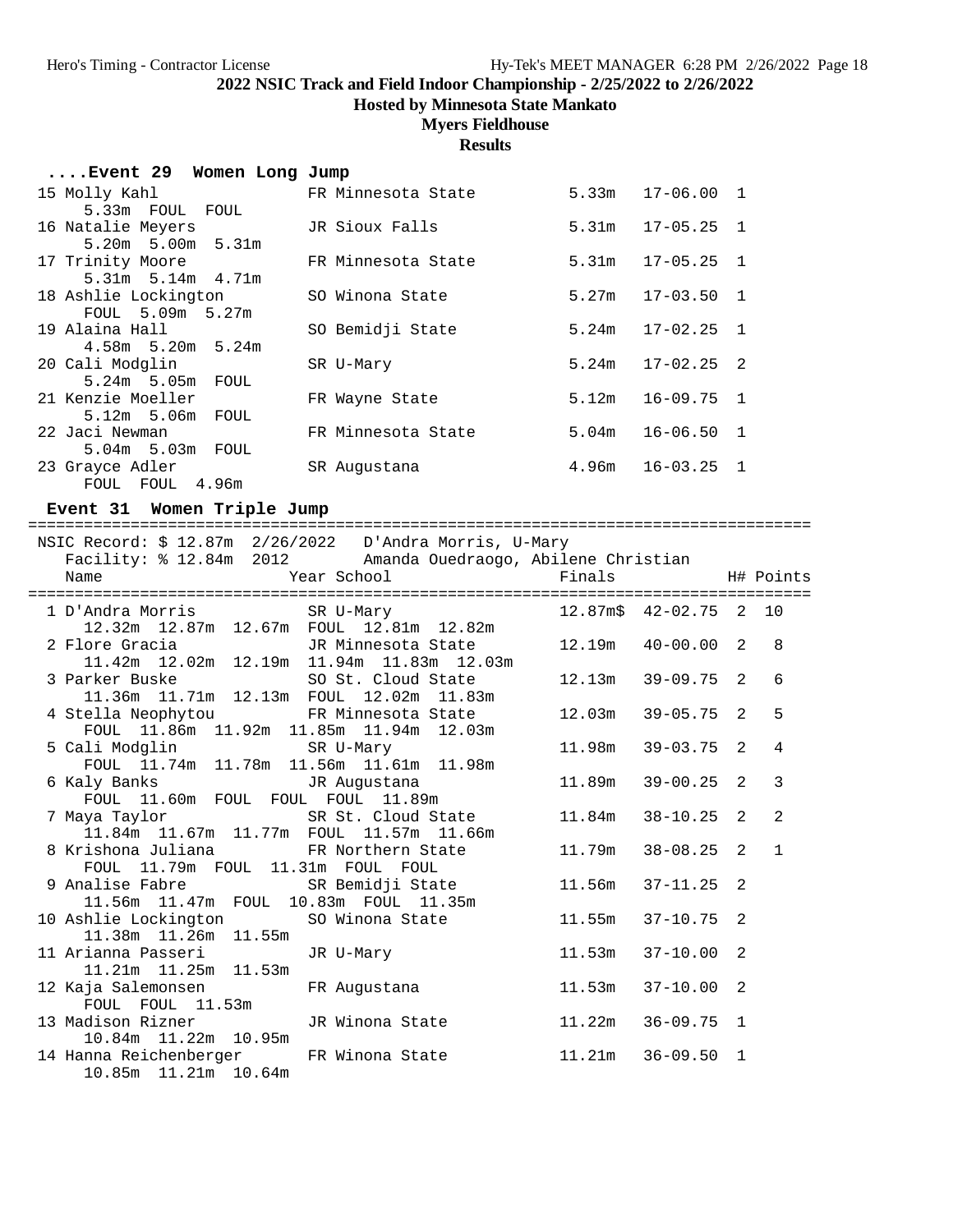**Hosted by Minnesota State Mankato**

## **Myers Fieldhouse**

**Results**

| Event 31 Women Triple Jump |  |  |  |  |
|----------------------------|--|--|--|--|
|----------------------------|--|--|--|--|

| 15 Kaylee Patnode                                                                                             | SO Winona State                    |                                                                                |                                                                                                                                                                                                                                                    |
|---------------------------------------------------------------------------------------------------------------|------------------------------------|--------------------------------------------------------------------------------|----------------------------------------------------------------------------------------------------------------------------------------------------------------------------------------------------------------------------------------------------|
| 10.59m 10.88m 10.99m                                                                                          |                                    |                                                                                |                                                                                                                                                                                                                                                    |
| 16 Keyla Sambo kara sa matsa na kacamatan ing Kabupatèn Bandara, Kabupatén Ing Kabupatén Ing Kabupatén Ing Ka | JR Wayne State                     |                                                                                |                                                                                                                                                                                                                                                    |
| FOUL 10.92m 10.89m                                                                                            |                                    |                                                                                |                                                                                                                                                                                                                                                    |
| 17 Dynia Lewis                                                                                                | FR Bemidji State                   |                                                                                |                                                                                                                                                                                                                                                    |
| FOUL 10.83m 10.32m                                                                                            |                                    |                                                                                |                                                                                                                                                                                                                                                    |
|                                                                                                               |                                    |                                                                                |                                                                                                                                                                                                                                                    |
| FOUL 10.80m 10.30m                                                                                            |                                    |                                                                                |                                                                                                                                                                                                                                                    |
| 19 Sammi Sundby                                                                                               | FR Augustana                       |                                                                                |                                                                                                                                                                                                                                                    |
| FOUL 10.77m 10.50m                                                                                            |                                    |                                                                                |                                                                                                                                                                                                                                                    |
| 20 Molly Kahl                                                                                                 | FR Minnesota State                 |                                                                                |                                                                                                                                                                                                                                                    |
| 10.37m 10.61m FOUL                                                                                            |                                    |                                                                                |                                                                                                                                                                                                                                                    |
| 21 Taylor Weidner                                                                                             | SO U-Mary                          |                                                                                |                                                                                                                                                                                                                                                    |
| 10.56m 10.18m 10.60m                                                                                          |                                    |                                                                                |                                                                                                                                                                                                                                                    |
|                                                                                                               | FR Minnesota State                 |                                                                                |                                                                                                                                                                                                                                                    |
| 10.47m 10.49m 10.37m                                                                                          |                                    |                                                                                |                                                                                                                                                                                                                                                    |
|                                                                                                               | SO Wayne State                     |                                                                                |                                                                                                                                                                                                                                                    |
| FOUL 10.46m 9.92m                                                                                             |                                    |                                                                                |                                                                                                                                                                                                                                                    |
|                                                                                                               |                                    |                                                                                |                                                                                                                                                                                                                                                    |
| 10.16m FOUL 10.34m                                                                                            |                                    |                                                                                |                                                                                                                                                                                                                                                    |
|                                                                                                               | 22 Jaci Newman<br>23 Emily Smollen | 18 Ashley Cridlebaugh FR Minnesota State<br>24 Emily Jones TR Minnesota-Duluth | $10.99m$ $36-00.75$ 1<br>$10.92m$ $35-10.00$ 1<br>$10.83m$ $35-06.50$ 1<br>$10.80m$ $35-05.25$ 1<br>$10.77m$ $35-04.00$ 1<br>$10.61m$ $34-09.75$ 1<br>$10.60m$ $34-09.50$ 1<br>$10.49m$ $34-05.00$ 1<br>$10.46m$ $34-04.00$ 1<br>10.34m 33-11.25 1 |

**Event 33 Women Weight Throw**

==================================================================================== NSIC Record: \$ 22.36m 2017 Kaitlyn Long, WSU

| $N$ SIC Record $\frac{1}{2}$ $\frac{2}{3}$ of $\frac{1}{2}$ of $\frac{1}{2}$ ratury in Dong, where<br>Name | Facility: \$ 22.38m 2017 Kaitlyn Long, Winona State<br>Year School The Management of the Management of the Management of the Management of the Management of the Management of the Management of the Management of the Management of the Management of the Management of the Manageme | Finals H# Points |                |                |
|------------------------------------------------------------------------------------------------------------|---------------------------------------------------------------------------------------------------------------------------------------------------------------------------------------------------------------------------------------------------------------------------------------|------------------|----------------|----------------|
| 1 Katie Taylor 65 - SR Minnesota State 20.21m 66-03.75 3 10<br>18.96m 19.30m FOUL 18.43m 19.73m 20.21m     |                                                                                                                                                                                                                                                                                       |                  |                |                |
| 2 Brea Perron SR Minnesota State<br>18.66m  18.63m  FOUL  19.27m  19.23m  19.63m                           |                                                                                                                                                                                                                                                                                       | 19.63m           | $64 - 05.00$ 3 | 8              |
| 3 Emma Hertz SR Sioux Falls<br>18.86m  18.72m  FOUL  FOUL  FOUL  19.44m                                    |                                                                                                                                                                                                                                                                                       | 19.44m           | $63 - 09.50$ 3 | 6              |
| 4 Mckenzie Scheil GR Wayne State<br>19.32m 18.37m 18.14m 18.26m 19.28m FOUL                                |                                                                                                                                                                                                                                                                                       | 19.32m           | $63 - 04.75$ 3 | 5              |
| 5 Kaylee Jensen             SR Minnesota State<br>18.38m  18.60m  18.61m  18.57m  19.01m  18.59m           |                                                                                                                                                                                                                                                                                       | 19.01m           | $62 - 04.50$ 3 | $\overline{4}$ |
| 6 Brooklynn Chipps 50 Wayne State<br>17.50m 18.76m 18.30m 17.02m 18.34m FOUL                               |                                                                                                                                                                                                                                                                                       | 18.76m           | $61 - 06.75$ 3 | 3              |
| 7 Kaitlyn Schroeder SO Minnesota State<br>FOUL 14.70m 16.13m 15.42m FOUL 15.56m                            |                                                                                                                                                                                                                                                                                       | 16.13m           | $52 - 11.00$ 2 | $\mathfrak{D}$ |
| 8 Cassidy Gough TR Northern State<br>16.08m  16.00m  16.00m  FOUL  FOUL  15.99m                            |                                                                                                                                                                                                                                                                                       | 16.08m           | $52 - 09.25$ 2 | $\mathbf{1}$   |
| 9 Madeline Fretag SO Minnesota State<br>FOUL 15.86m 15.64m 15.90m FOUL FOUL                                |                                                                                                                                                                                                                                                                                       | 15.90m           | $52 - 02.00$ 2 |                |
| 10 Kamry Lindsey 6 FR Sioux Falls<br>FOUL 14.95m 15.67m                                                    |                                                                                                                                                                                                                                                                                       | 15.67m           | $51 - 05.00$ 2 |                |
| 11 Kendra Paasch<br>FOUL 15.25m 15.48m                                                                     | JR Wayne State                                                                                                                                                                                                                                                                        | 15.48m           | $50 - 09.50$ 3 |                |
| 12 Sophia Kenyon                 FR Minot State<br>15.36m 15.02m 15.00m                                    |                                                                                                                                                                                                                                                                                       | 15.36m           | $50 - 04.75$ 2 |                |
| 13 Abbi Stafslien-Dumale<br>FOUL 15.07m 15.22m                                                             | SO Minnesota State                                                                                                                                                                                                                                                                    | 15.22m           | 49-11.25 2     |                |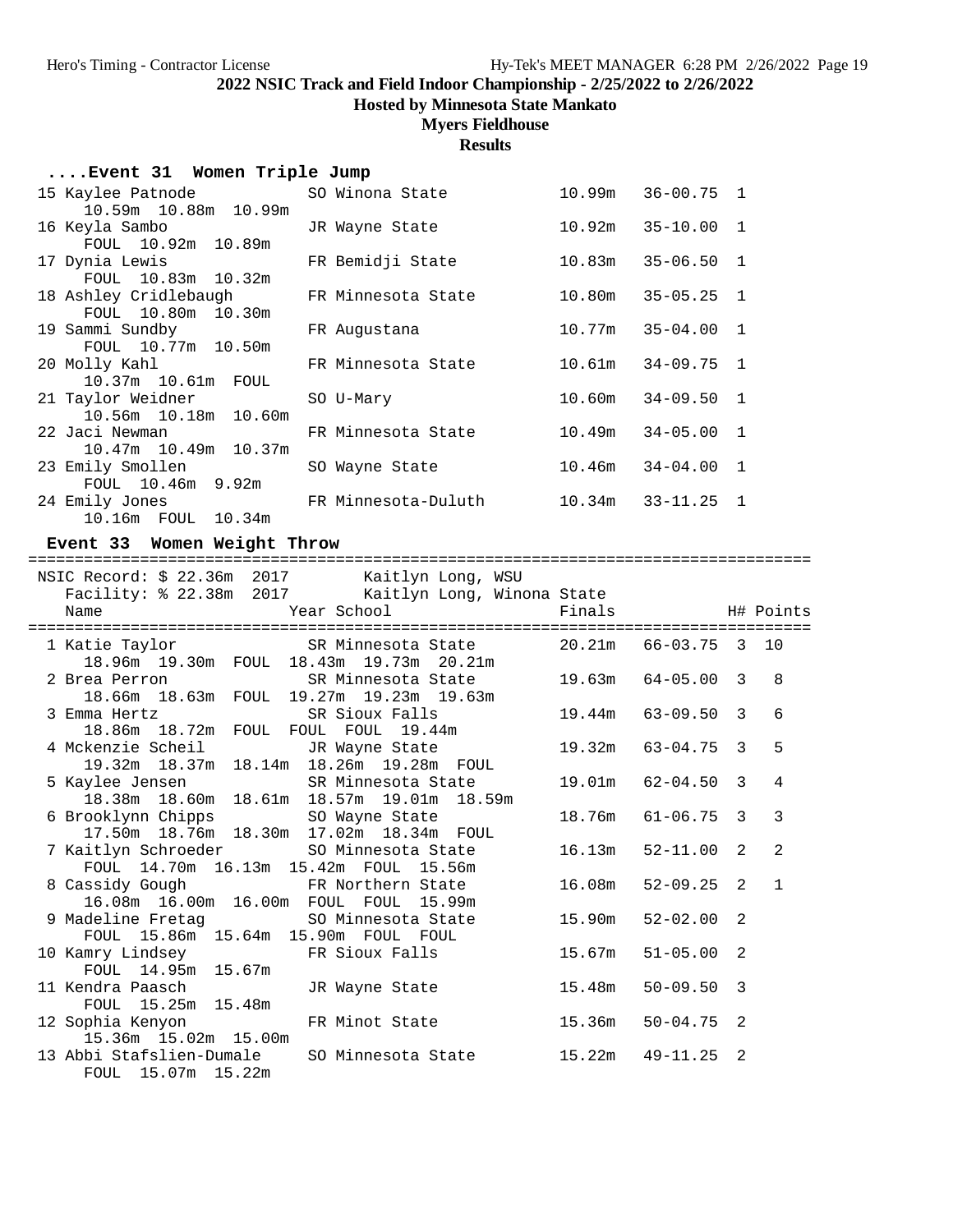**Hosted by Minnesota State Mankato**

## **Myers Fieldhouse**

### **Results**

### **....Event 33 Women Weight Throw**

| 14 Veronica Guenther                  | FR Wayne State               | 14.84m | $48 - 08.25$   | $\mathbf{1}$ |
|---------------------------------------|------------------------------|--------|----------------|--------------|
| 12.52m 14.84m FOUL                    |                              |        |                |              |
| 15 Tia Donlan                         | SR Concordia-St. Paul 14.67m |        | $48 - 01.75$ 2 |              |
| FOUL 14.67m 14.40m                    |                              |        |                |              |
| 16 Libby Beck<br>14.28m  14.67m  FOUL | SO Minnesota State           | 14.67m | $48 - 01.75$   | 1            |
| 17 Reilly Young                       | FR Wayne State               | 14.62m | $47 - 11.75$   | 2            |
| 14.62m FOUL FOUL                      |                              |        |                |              |
| 18 Nicole Heeren                      | JR Wayne State               | 14.59m | $47 - 10.50$   | 2            |
| FOUL 14.59m FOUL                      |                              |        |                |              |
| 19 MacKenzie Bengtson                 | JR Sioux Falls               | 14.45m | $47 - 05.00$   | 2            |
| 14.45m  14.13m  FOUL                  |                              |        |                |              |
| 20 Jenna Hardy                        | FR Minot State               | 14.41m | $47 - 03.50$   | $\mathbf{1}$ |
| 14.21m  14.41m  FOUL                  |                              |        |                |              |
| 21 Ella Paaverud                      | SO Concordia-St. Paul        | 14.10m | $46 - 03.25$   | $\mathbf{1}$ |
| FOUL 10.97m 14.10m                    |                              |        |                |              |
| 22 Dacoda Zimmerman                   | JR St. Cloud State           | 14.06m | $46 - 01.50$   | $\mathbf{1}$ |
| 12.92m  13.84m  14.06m                |                              |        |                |              |
| 23 Morgan Hughes<br>13.64m FOUL FOUL  | SO SW Minnesota St.          | 13.64m | $44 - 09.00$   | $\mathbf{1}$ |
| 24 Hailey Baker                       |                              | 13.63m | $44 - 08.75$   | $\mathbf{1}$ |
| 13.39m 13.63m FOUL                    | FR Wayne State               |        |                |              |
| 25 Nadia Sanford                      | FR SW Minnesota St.          | 13.62m | $44 - 08.25$   | $\mathbf{1}$ |
| 13.62m FOUL FOUL                      |                              |        |                |              |
| 26 Olivia Downs                       | FR Minot State               | 12.80m | $42 - 00.00$   | 1            |
| 12.80m 11.40m 11.51m                  |                              |        |                |              |
| 27 Kayce Gielski                      | SO Minnesota-Duluth          | 12.46m | $40 - 10.50$   | 1            |
| 12.46m FOUL FOUL                      |                              |        |                |              |
| 28 Adrianne Thompson                  | SO Minnesota-Duluth          | 11.51m | $37 - 09.25$   | $\mathbf{1}$ |
| FOUL 10.16m 11.51m                    |                              |        |                |              |
| -- Madison Glynn                      | FR Minnesota State           | FOUL   |                | 3            |
| FOUL FOUL FOUL                        |                              |        |                |              |
| -- Kori Nagel                         | FR Minot State               | FOUL   |                | $\mathbf{3}$ |
| FOUL FOUL FOUL                        |                              |        |                |              |
| -- Tori Nygard                        | FR Minot State               | FOUL   |                | 3            |
| FOUL FOUL FOUL                        |                              |        |                |              |

### **Event 35 Women Shot Put**

| NSIC Record: \$ 15.83m 2015<br>Sara Wells, WSC<br>Facility: % 16.11m 2012 Lauren Buresh, Grand Valley State<br>Year School<br>Name | Finals |                      | H# Points      |
|------------------------------------------------------------------------------------------------------------------------------------|--------|----------------------|----------------|
| 1 Brea Perron                     SR Minnesota State<br>13.98m 13.88m FOUL 13.66m 14.53m 14.93m                                    |        | 14.93m 48-11.75 3 10 |                |
| SR Minnesota State<br>2 Katie Taylor<br>13.33m 14.06m FOUL FOUL FOUL 14.35m                                                        |        | 14.35m 47-01.00 3 8  |                |
| 3 Mckenzie Scheil GR Wayne State<br>14.25m 13.92m FOUL 13.65m FOUL 13.65m                                                          |        | 14.25m 46-09.00 3 6  |                |
| SR Sioux Falls<br>4 Emma Hertz<br>14.09m FOUL FOUL FOUL 13.95m 13.47m                                                              | 14.09m | $46 - 02.75$ 3       | 5              |
| 5 Kori Nagel 6 FR Minot State<br>11.64m 13.36m 13.51m 13.29m 12.68m FOUL                                                           | 13.51m | $44 - 04.00$ 3       | $\overline{4}$ |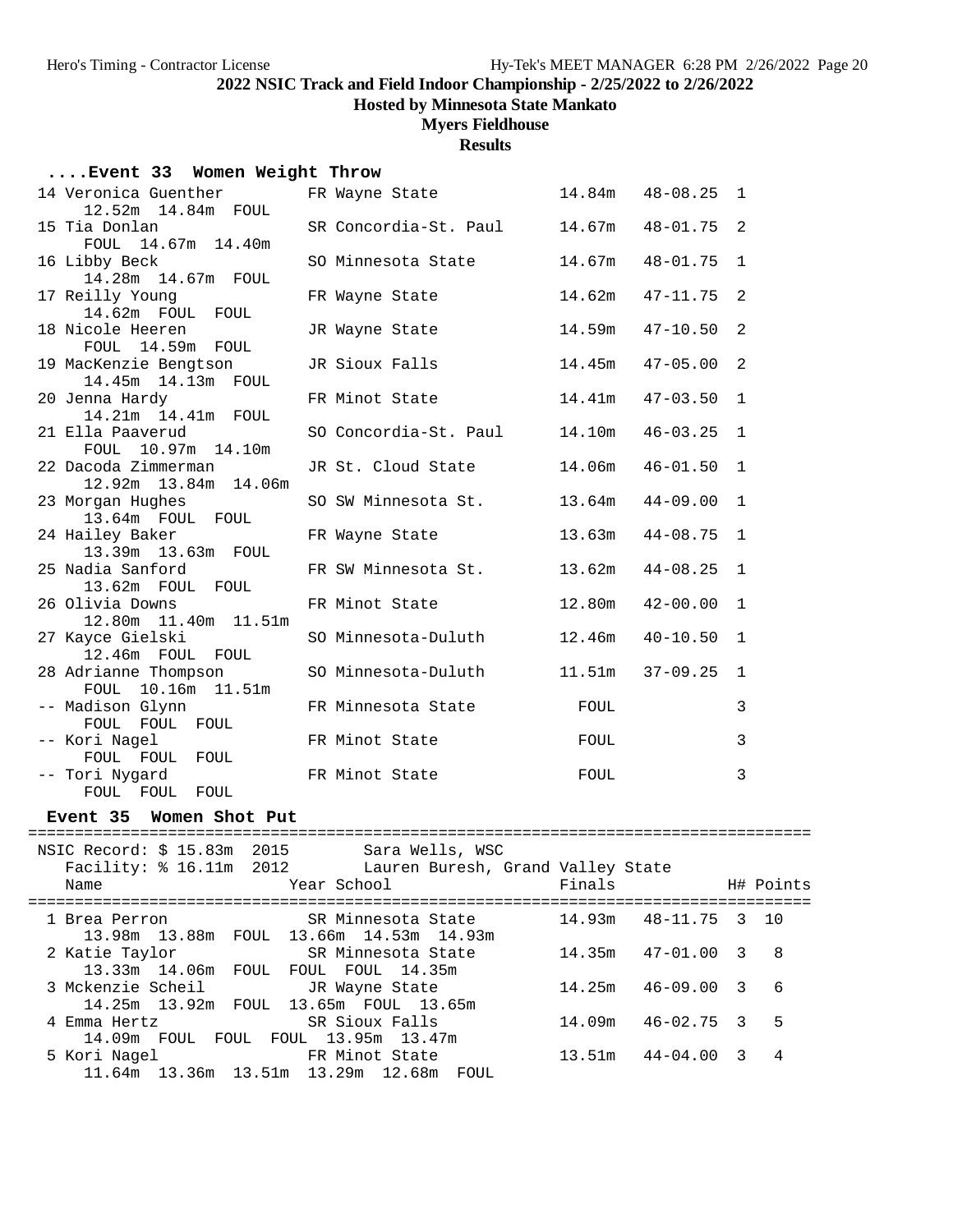**Hosted by Minnesota State Mankato**

### **Myers Fieldhouse**

**Results**

#### **....Event 35 Women Shot Put**

| 6 Kendra Paasch                            | JR Wayne State       | 13.40m | 43-11.75     | 3              | 3              |
|--------------------------------------------|----------------------|--------|--------------|----------------|----------------|
| 11.79m<br>13.40m<br>13.00m                 | 12.72m FOUL 12.97m   |        |              |                |                |
| 7 Brooklynn Chipps                         | SO Wayne State       | 13.18m | $43 - 03.00$ | 3              | $\overline{2}$ |
| 12.28m  12.85m  13.03m  13.18m  FOUL  FOUL |                      |        |              |                |                |
| 8 Tierra Doss                              | JR Bemidji State     | 13.16m | $43 - 02.25$ | 2              | $\mathbf{1}$   |
| 12.52m 13.05m 13.16m                       | 12.88m 13.03m 12.99m |        |              |                |                |
| 9 Kaitlyn Schroeder                        | SO Minnesota State   | 13.04m | $42 - 09.50$ | 2              |                |
| 12.86m 13.04m<br>12.65m                    | FOUL FOUL FOUL       |        |              |                |                |
| 10 Brooke Languis                          | FR Wayne State       | 12.97m | $42 - 06.75$ | $\mathcal{D}$  |                |
| 12.97m 12.08m 12.64m                       |                      |        |              |                |                |
| 11 Abbi Stafslien-Dumale                   | SO Minnesota State   | 12.97m | $42 - 06.75$ | $\overline{3}$ |                |
| FOUL 12.97m FOUL                           |                      |        |              |                |                |
| 12 Kayla VanOsdel                          | FR Sioux Falls       | 12.88m | $42 - 03.25$ | 2              |                |
| 12.88m  12.59m  11.87m                     |                      |        |              |                |                |
|                                            | FR Minot State       | 12.82m | $42 - 00.75$ | 3              |                |
| 13 Jenna Hardy<br>11.93m  12.16m  12.82m   |                      |        |              |                |                |
|                                            |                      |        |              | 2              |                |
| 14 Nadia Sanford                           | FR SW Minnesota St.  | 12.80m | $42 - 00.00$ |                |                |
| 12.14m  12.80m  12.50m                     |                      |        |              |                |                |
| 15 Chloe Gunderson                         | FR Minot State       | 12.74m | $41 - 09.75$ | 2              |                |
| 12.23m  12.74m  FOUL                       |                      |        |              |                |                |
| 16 Nicole Kramchynsky                      | SO U-Mary            | 12.71m | $41 - 08.50$ | 2              |                |
| 12.71m FOUL 12.63m                         |                      |        |              |                |                |
| 17 Dacoda Zimmerman                        | JR St. Cloud State   | 12.16m | $39 - 10.75$ | 1              |                |
| 12.16m<br>12.15m   11.90m                  |                      |        |              |                |                |
| 18 Jordan Menken                           | SR Northern State    | 12.00m | $39 - 04.50$ | 2              |                |
| 12.00m FOUL 12.00m                         |                      |        |              |                |                |
| 19 Libby Beck                              | SO Minnesota State   | 11.90m | $39 - 00.50$ | 1              |                |
| FOUL 11.25m 11.90m                         |                      |        |              |                |                |
| 20 Madeline Fretag                         | SO Minnesota State   | 11.89m | $39 - 00.25$ | $\mathbf{1}$   |                |
| 10.96m  11.89m  11.65m                     |                      |        |              |                |                |
| 21 Alician Garcia                          | FR Minot State       | 11.84m | $38 - 10.25$ | $\overline{1}$ |                |
| 11.50m  11.84m  FOUL                       |                      |        |              |                |                |
| 22 Kamry Lindsey                           | FR Sioux Falls       | 11.77m | $38 - 07.50$ | -2             |                |
| 11.77m   11.42m   11.12m                   |                      |        |              |                |                |
| 23 Veronica Guenther                       | FR Wayne State       | 11.63m | $38 - 02.00$ | 1              |                |
| FOUL 11.62m 11.63m                         |                      |        |              |                |                |
| 24 Reilly Young                            | FR Wayne State       | 11.55m | $37 - 10.75$ | $\mathbf{1}$   |                |
| 11.12m  11.14m  11.55m                     |                      |        |              |                |                |
| 25 Kate Battaforyen                        | SO SW Minnesota St.  | 11.52m | $37 - 09.50$ | 1              |                |
| FOUL 11.52m FOUL                           |                      |        |              |                |                |
| 26 Jacqi Rae                               | JR Minnesota-Duluth  | 11.18m | $36 - 08.25$ | $\mathbf{1}$   |                |
| 10.49m  11.18m  10.67m                     |                      |        |              |                |                |
| 27 Rebecca Eacker                          | FR Minot State       | 10.93m | $35 - 10.50$ | 1              |                |
| 10.93m  10.47m  10.58m                     |                      |        |              |                |                |
| 28 Peyton Lammerding                       | FR Minot State       | 10.83m | $35 - 06.50$ | $\mathbf 1$    |                |
| 10.68m  10.51m<br>10.83m                   |                      |        |              |                |                |
|                                            |                      |        |              |                |                |

#### **Event 37 Women 3000 Meter Run**

========================================================================== NSIC Record: \$ 9:31.37 2020 Ida Narbuvoll, MARY Facility: % 9:34.32 2017 Alexis Zeis, University of Mary Name The Year School The Finals H# Points ========================================================================== 1 Nicolette Schmidt JR Augustana